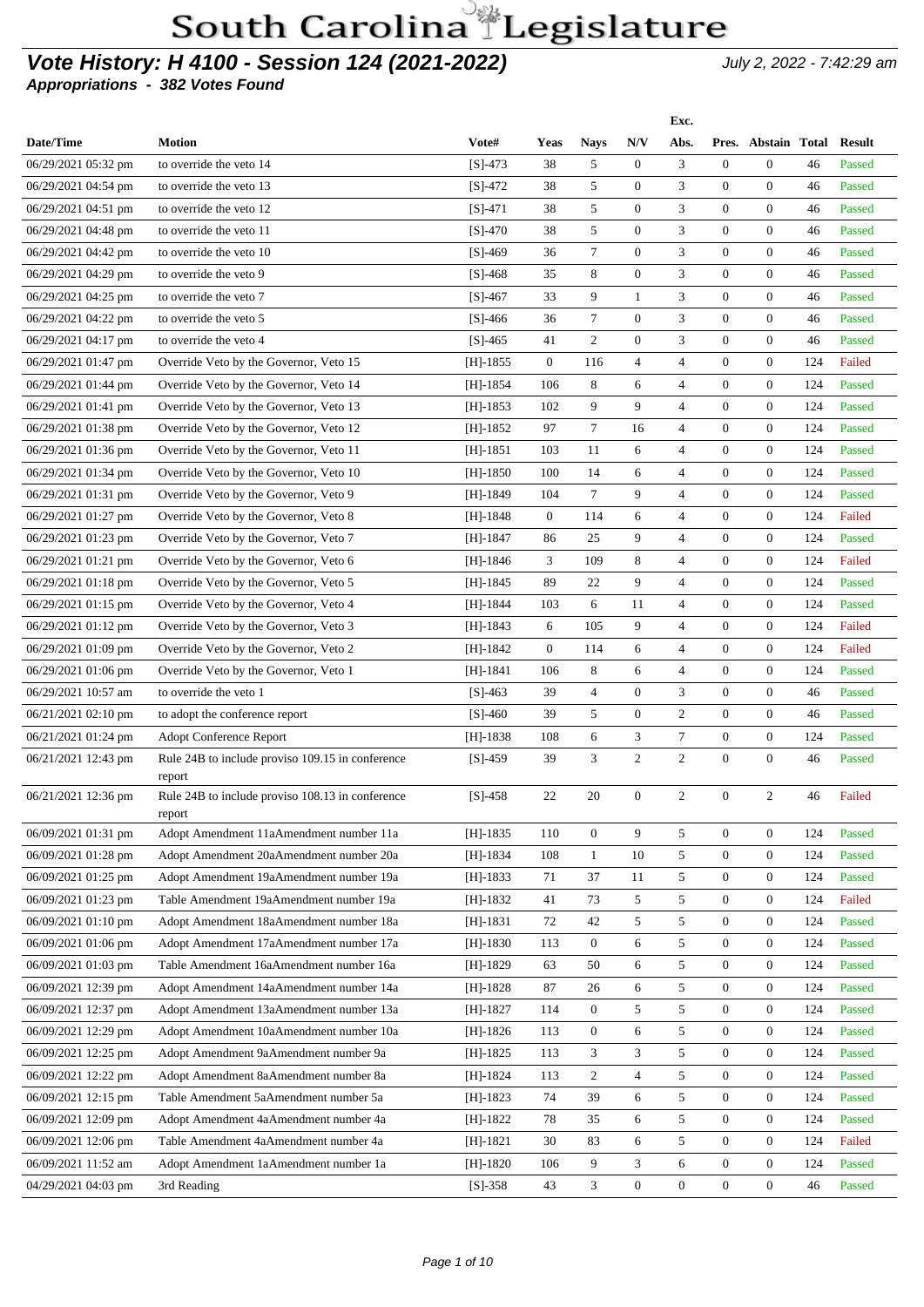#### **Vote History: H 4100 - Session 124 (2021-2022)** July 2, 2022 - 7:42:29 am

|                     |                                                                           |           |      |                |                  | Exc.             |                  |                     |    |               |
|---------------------|---------------------------------------------------------------------------|-----------|------|----------------|------------------|------------------|------------------|---------------------|----|---------------|
| Date/Time           | <b>Motion</b>                                                             | Vote#     | Yeas | <b>Nays</b>    | N/V              | Abs.             |                  | Pres. Abstain Total |    | <b>Result</b> |
| 04/29/2021 03:15 pm | to adopt Amendment number 82A                                             | $[S]-357$ | 18   | 27             | $\overline{0}$   | $\mathbf{1}$     | $\mathbf{0}$     | $\overline{0}$      | 46 | Failed        |
| 04/29/2021 02:28 pm | to adopt amendment 57A                                                    | $[S]-356$ | 16   | 26             | 3                | $\mathbf{1}$     | $\overline{0}$   | $\overline{0}$      | 46 | Failed        |
| 04/29/2021 11:46 am | to lay on the table $Am # 71$                                             | $[S]-354$ | 18   | 25             | $\mathbf{1}$     | $\overline{2}$   | $\overline{0}$   | $\overline{0}$      | 46 | Failed        |
| 04/29/2021 11:31 am | to lay on the table                                                       | $[S]-353$ | 17   | 25             | 2                | $\overline{c}$   | $\overline{0}$   | $\boldsymbol{0}$    | 46 | Failed        |
| 04/29/2021 10:29 am | to lay on the table #71                                                   | $[S]-352$ | 15   | 24             | $\overline{4}$   | 3                | $\boldsymbol{0}$ | $\mathbf{0}$        | 46 | Failed        |
| 04/29/2021 10:00 am | to adopt Sec 34 - HEALTH AND                                              | $[S]-250$ | 37   | $\mathbf{2}$   | $\overline{0}$   | $\mathbf{0}$     | $\boldsymbol{0}$ | $\tau$              | 46 | Passed        |
|                     | ENVIRONMENTAL CONTROL,<br><b>DEPARTMENT OF</b>                            |           |      |                |                  |                  |                  |                     |    |               |
| 04/29/2021 10:00 am | to adopt Sec 30 - CONFEDERATE RELIC<br>ROOM AND MILITARY MUSEUM           | $[S]-247$ | 45   | $\mathbf{1}$   | $\overline{0}$   | $\mathbf{0}$     | $\boldsymbol{0}$ | $\mathbf{0}$        | 46 | Passed        |
|                     | <b>COMMISSION</b>                                                         |           |      |                |                  |                  |                  |                     |    |               |
| 04/29/2021 10:00 am | to adopt Sec 57 - JUDICIAL DEPARTMENT                                     | $[S]-271$ | 40   | $\mathbf{1}$   | $\mathbf{0}$     | $\overline{0}$   | $\overline{0}$   | 5                   | 46 | Passed        |
| 04/29/2021 10:00 am | to adopt Sec 27 - LIBRARY, STATE                                          | $[S]-244$ | 45   | 1              | $\boldsymbol{0}$ | $\mathbf{0}$     | $\overline{0}$   | $\overline{0}$      | 46 | Passed        |
| 04/29/2021 10:00 am | to adopt Sec 5 - WIL LOU GRAY<br>OPPORTUNITY SCHOOL                       | $[S]-223$ | 45   | $\mathbf{1}$   | $\overline{0}$   | $\overline{0}$   | $\overline{0}$   | $\overline{0}$      | 46 | Passed        |
| 04/29/2021 10:00 am | to adopt Sec 42 - HOUSING FINANCE AND<br>DEVELOPMENT AUTHORITY            | $[S]-258$ | 45   | $\mathbf{1}$   | $\overline{0}$   | $\overline{0}$   | $\overline{0}$   | $\overline{0}$      | 46 | Passed        |
| 04/29/2021 10:00 am | to adopt Sec 93 - ADMINISTRATION,<br>DEPARTMENT OF                        | $[S]-303$ | 45   | $\mathbf{1}$   | $\overline{0}$   | $\overline{0}$   | $\overline{0}$   | $\overline{0}$      | 46 | Passed        |
| 04/29/2021 10:00 am | to adopt Sec 66 - PROBATION, PAROLE AND<br>PARDON SERVICES, DEPARTMENT OF | $[S]-280$ | 32   | $\mathbf{1}$   | $\overline{0}$   | $\overline{0}$   | $\overline{0}$   | 13                  | 46 | Passed        |
| 04/29/2021 10:00 am | to adopt Sec 41 - CHILDREN'S ADVOCACY,<br>DEPARTMENT OF                   | $[S]-257$ | 45   | $\mathbf{1}$   | $\mathbf{0}$     | $\mathbf{0}$     | $\overline{0}$   | $\overline{0}$      | 46 | Passed        |
| 04/29/2021 10:00 am | to adopt Sec 91 LEG. DEPT                                                 | $[S]-300$ | 45   | $\mathbf{1}$   | $\mathbf{0}$     | $\mathbf{0}$     | $\boldsymbol{0}$ | $\mathbf{0}$        | 46 | Passed        |
| 04/29/2021 10:00 am | to adopt Sec 46 - SOUTH CAROLINA STATE<br><b>UNIVERSITY</b>               | $[S]-262$ | 43   | $\mathbf{1}$   | $\boldsymbol{0}$ | $\mathbf{0}$     | $\overline{0}$   | $\overline{c}$      | 46 | Passed        |
| 04/29/2021 10:00 am | to adopt Sec 71 - MINORITY AFFAIRS, STATE<br><b>COMMISSION FOR</b>        | $[S]-283$ | 44   | $\overline{2}$ | $\boldsymbol{0}$ | $\mathbf{0}$     | $\boldsymbol{0}$ | $\mathbf{0}$        | 46 | Passed        |
| 04/29/2021 10:00 am | to adopt Sec 73 - REGULATORY STAFF,<br><b>OFFICE OF</b>                   | $[S]-285$ | 41   | $\mathbf{1}$   | $\boldsymbol{0}$ | $\mathbf{0}$     | $\boldsymbol{0}$ | $\overline{4}$      | 46 | Passed        |
| 04/29/2021 10:00 am | to adopt Sec 112 - DEBT SERVICE                                           | $[S]-322$ | 45   | $\mathbf{1}$   | $\overline{0}$   | $\mathbf{0}$     | $\overline{0}$   | $\mathbf{0}$        | 46 | Passed        |
| 04/29/2021 10:00 am | to adopt Sec 92D - RESILIENCE, OFFICE OF                                  | $[S]-302$ | 45   | $\mathbf{1}$   | $\mathbf{0}$     | $\boldsymbol{0}$ | $\boldsymbol{0}$ | $\mathbf{0}$        | 46 | Passed        |
| 04/29/2021 10:00 am | to adopt Sec 12 - HIGHER EDUCATION<br>TUITION GRANTS COMMISSION           | $[S]-230$ | 45   | $\mathbf{1}$   | $\overline{0}$   | $\mathbf{0}$     | $\overline{0}$   | $\mathbf{0}$        | 46 | Passed        |
| 04/29/2021 10:00 am | to adopt Sec 92A - GOVERNOR'S OFFICE                                      | $[S]-301$ | 44   | $\mathbf{1}$   | $\overline{0}$   | $\mathbf{0}$     | $\mathbf{0}$     | $\mathbf{1}$        | 46 | Passed        |
| 04/29/2021 10:00 am | to adopt Sec 63 - PUBLIC SAFETY,<br>DEPARTMENT OF                         | $[S]-277$ | 40   | $\mathbf{1}$   | $\mathbf{0}$     | $\boldsymbol{0}$ | $\boldsymbol{0}$ | 5                   | 46 | Passed        |
| 04/29/2021 10:00 am | to adopt Sec 110 - ETHICS COMMISSION,<br><b>STATE</b>                     | $[S]-320$ | 37   | $\mathbf{1}$   | $\boldsymbol{0}$ | $\boldsymbol{0}$ | $\boldsymbol{0}$ | 8                   | 46 | Passed        |
| 04/29/2021 10:00 am | to adopt Sec 101 - VETERAN'S; AFFAIRS,<br>DEPARTMENT OF                   | $[S]-311$ | 45   | $\mathbf{1}$   | $\mathbf{0}$     | $\boldsymbol{0}$ | $\boldsymbol{0}$ | $\boldsymbol{0}$    | 46 | Passed        |
| 04/29/2021 10:00 am | to adopt Sec 104 - STATE FISCAL<br>ACCOUNTABILITY AUTHORITY               | $[S]-314$ | 44   | $\mathbf{1}$   | $\mathbf{0}$     | $\boldsymbol{0}$ | $\boldsymbol{0}$ | $\mathbf{1}$        | 46 | Passed        |
| 04/29/2021 10:00 am | to adopt Sec 21 - WINTHROP UNIVERSITY                                     | $[S]-239$ | 45   | $\mathbf{1}$   | $\mathbf{0}$     | $\boldsymbol{0}$ | $\mathbf{0}$     | $\boldsymbol{0}$    | 46 | Passed        |
| 04/29/2021 10:00 am | to adopt Sec 28 - ARTS COMMISSION                                         | $[S]-245$ | 43   | $\sqrt{2}$     | $\mathbf{0}$     | $\boldsymbol{0}$ | $\boldsymbol{0}$ | $\mathbf{1}$        | 46 | Passed        |
| 04/29/2021 10:00 am | to adopt Sec 82 - MOTOR VEHICLES,<br>DEPARTMENT OF                        | $[S]-293$ | 33   | $\sqrt{2}$     | $\mathbf{0}$     | $\boldsymbol{0}$ | $\boldsymbol{0}$ | 11                  | 46 | Passed        |
| 04/29/2021 10:00 am | to adopt Sec 7 - JOHN DE LA HOWE SCHOOL                                   | $[S]-225$ | 45   | $\mathbf{1}$   | $\mathbf{0}$     | $\mathbf{0}$     | $\boldsymbol{0}$ | $\boldsymbol{0}$    | 46 | Passed        |
| 04/29/2021 10:00 am | to adopt Sec 118 - STATEWIDE REVENUE                                      | $[S]-327$ | 45   | $\mathbf{1}$   | $\mathbf{0}$     | $\boldsymbol{0}$ | $\boldsymbol{0}$ | $\boldsymbol{0}$    | 46 | Passed        |
| 04/29/2021 10:00 am | to adopt Sec 24 - AREA HEALTH EDUCATION<br>CONSORTIUM                     | $[S]-241$ | 44   | $\mathbf{1}$   | $\mathbf{0}$     | $\mathbf{0}$     | $\overline{0}$   | $\mathbf{1}$        | 46 | Passed        |
| 04/29/2021 10:00 am | to adopt Sec 14 - CLEMSON UNIVERSITY                                      | $[S]-232$ | 44   | $\mathbf{1}$   | $\overline{0}$   | $\mathbf{0}$     | $\overline{0}$   | $\mathbf{1}$        | 46 | Passed        |
| 04/29/2021 10:00 am | to adopt Sec 20A - UNIVERSITY OF SOUTH<br><b>CAROLINA</b>                 | $[S]-238$ | 43   | $\mathbf{1}$   | $\mathbf{0}$     | $\boldsymbol{0}$ | $\boldsymbol{0}$ | $\sqrt{2}$          | 46 | Passed        |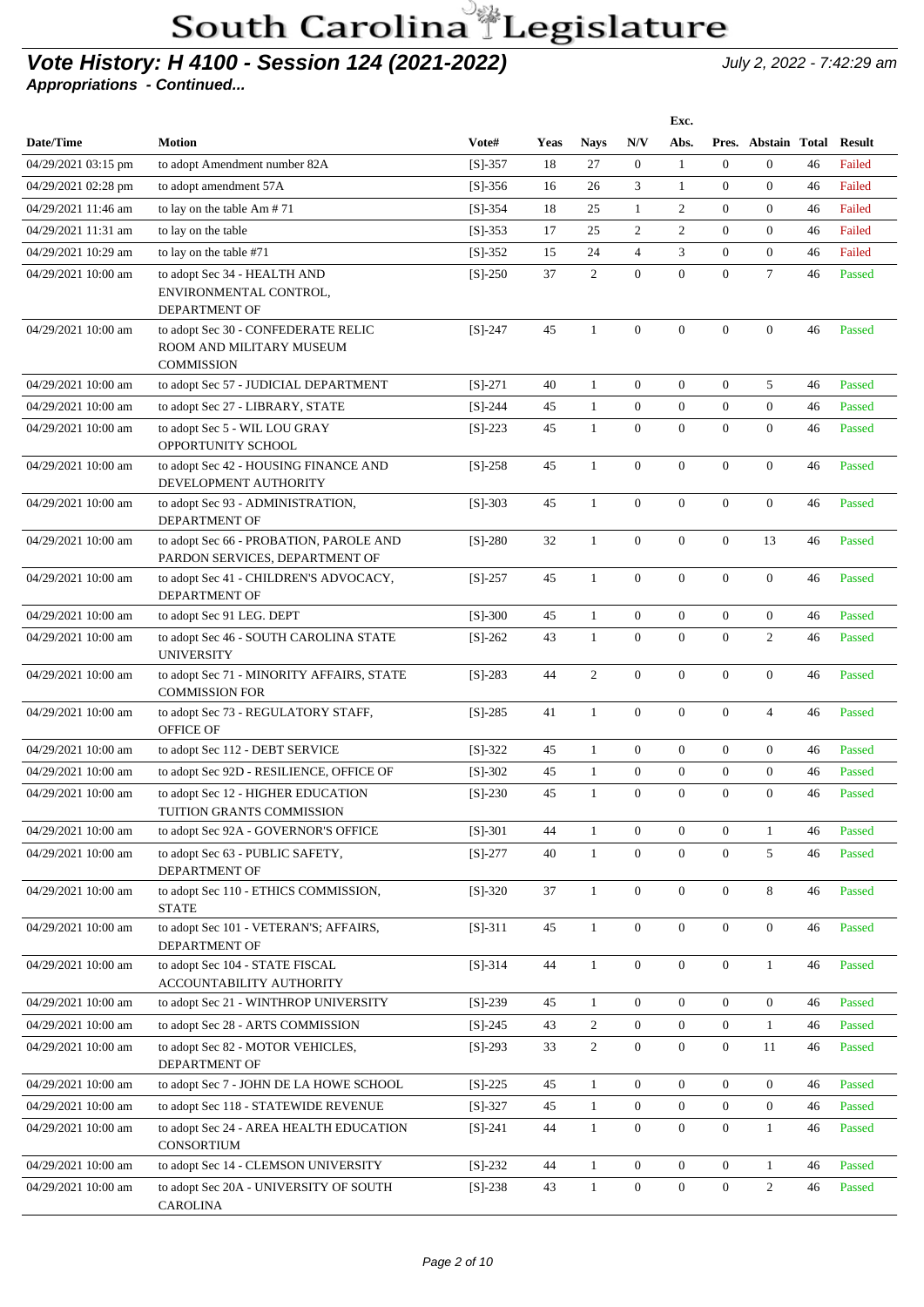### **Vote History: H 4100 - Session 124 (2021-2022)** July 2, 2022 - 7:42:29 am

|                     |                                                                        |           |             |              |                  | Exc.             |                  |                     |    |               |
|---------------------|------------------------------------------------------------------------|-----------|-------------|--------------|------------------|------------------|------------------|---------------------|----|---------------|
| Date/Time           | <b>Motion</b>                                                          | Vote#     | <b>Yeas</b> | <b>Nays</b>  | N/V              | Abs.             |                  | Pres. Abstain Total |    | <b>Result</b> |
| 04/29/2021 10:00 am | to adopt Sec 87 - AERONAUTICS, DIVISION<br>OF                          | $[S]-298$ | 43          | 3            | $\mathbf{0}$     | $\mathbf{0}$     | $\boldsymbol{0}$ | $\overline{0}$      | 46 | Passed        |
| 04/29/2021 10:00 am | to adopt Sec 64 - LAW ENFORCEMENT<br><b>TRAINING COUNCIL</b>           | $[S]-278$ | 44          | 1            | $\mathbf{0}$     | $\mathbf{0}$     | $\boldsymbol{0}$ | $\mathbf{1}$        | 46 | Passed        |
| 04/29/2021 10:00 am | to adopt Sec 60 - PROSECUTION<br>COORDINATION COMMISSION               | $[S]-274$ | 40          | $\mathbf{1}$ | $\mathbf{0}$     | $\mathbf{0}$     | $\boldsymbol{0}$ | 5                   | 46 | Passed        |
| 04/29/2021 10:00 am | to adopt Sec 58 - ADMINISTRATIVE LAW<br><b>COURT</b>                   | $[S]-272$ | 30          | $\mathbf{1}$ | $\mathbf{0}$     | $\mathbf{0}$     | $\boldsymbol{0}$ | 15                  | 46 | Passed        |
| 04/29/2021 10:00 am | to adopt Sec 37 - ALCOHOL AND OTHER<br>DRUG ABUSE SERVICES, DEPARTMENT | $[S]-253$ | 45          | 1            | $\theta$         | $\boldsymbol{0}$ | $\boldsymbol{0}$ | $\overline{0}$      | 46 | Passed        |
| 04/29/2021 10:00 am | to adopt Sec 3 - LOTTERY EXPENDITURE<br><b>ACCOUNT</b>                 | $[S]-221$ | 45          | 1            | $\theta$         | $\boldsymbol{0}$ | $\boldsymbol{0}$ | $\overline{0}$      | 46 | Passed        |
| 04/29/2021 10:00 am | to adopt Sec 103 - REVENUE AND FISCAL<br><b>AFFAIRS OFFICE</b>         | $[S]-313$ | 45          | 1            | $\theta$         | $\mathbf{0}$     | $\overline{0}$   | $\overline{0}$      | 46 | Passed        |
| 04/29/2021 10:00 am | to adopt Sec 17 - FRANCIS MARION<br><b>UNIVERSITY</b>                  | $[S]-235$ | 45          | $\mathbf{1}$ | $\mathbf{0}$     | $\mathbf{0}$     | $\overline{0}$   | $\overline{0}$      | 46 | Passed        |
| 04/29/2021 10:00 am | to adopt Sec 94 - INSPECTOR GENERAL,<br><b>OFFICE OF</b>               | $[S]-304$ | 45          | $\mathbf{1}$ | $\mathbf{0}$     | $\overline{0}$   | $\overline{0}$   | $\overline{0}$      | 46 | Passed        |
| 04/29/2021 10:00 am | to adopt Sec 48 - SEA GRANT CONSORTIUM                                 | $[S]-264$ | 45          | $\mathbf{1}$ | $\mathbf{0}$     | $\boldsymbol{0}$ | $\boldsymbol{0}$ | $\mathbf{0}$        | 46 | Passed        |
| 04/29/2021 10:00 am | to adopt Sec 111 - PROCUREMENT REVIEW<br><b>PANEL</b>                  | $[S]-321$ | 44          | $\mathbf{1}$ | $\mathbf{0}$     | $\mathbf{0}$     | $\overline{0}$   | $\mathbf{1}$        | 46 | Passed        |
| 04/29/2021 10:00 am | to adopt Sec 53 - CONSERVATION BANK, S.C.                              | $[S]-269$ | 45          | $\mathbf{1}$ | $\mathbf{0}$     | $\overline{0}$   | $\boldsymbol{0}$ | $\mathbf{0}$        | 46 | Passed        |
| 04/29/2021 10:00 am | to adopt Sec 114 - AID TO SUBDIVISIONS -<br>DEPARTMENT OF REVENUE      | $[S]-324$ | 43          | $\mathbf{1}$ | $\boldsymbol{0}$ | $\mathbf{0}$     | $\overline{0}$   | $\overline{c}$      | 46 | Passed        |
| 04/29/2021 10:00 am | to adopt Sec 96 - SECRETARY OF STATE'S<br><b>OFFICE</b>                | $[S]-306$ | 45          | $\mathbf{1}$ | $\mathbf{0}$     | $\mathbf{0}$     | $\boldsymbol{0}$ | $\mathbf{0}$        | 46 | Passed        |
| 04/29/2021 10:00 am | to adopt Sec 38 - SOCIAL SERVICES,<br>DEPARTMENT OF                    | $[S]-254$ | 38          | $\mathbf{1}$ | $\boldsymbol{0}$ | $\mathbf{0}$     | $\boldsymbol{0}$ | $\tau$              | 46 | Passed        |
| 04/29/2021 10:00 am | to adopt Sec 23 - MEDICAL UNIVERSITY OF<br><b>SOUTH CAROLINA</b>       | $[S]-240$ | 44          | $\mathbf{1}$ | $\boldsymbol{0}$ | $\boldsymbol{0}$ | $\boldsymbol{0}$ | $\mathbf{1}$        | 46 | Passed        |
| 04/29/2021 10:00 am | to adopt Sec 40 - AGING, DEPARTMENT ON                                 | $[S]-256$ | 45          | $\mathbf{1}$ | $\mathbf{0}$     | $\mathbf{0}$     | $\overline{0}$   | $\overline{0}$      | 46 | Passed        |
| 04/29/2021 10:00 am | to adopt Sec 59 - ATTORNEY GENERAL'S<br><b>OFFICE</b>                  | $[S]-273$ | 40          | $\mathbf{1}$ | $\boldsymbol{0}$ | $\mathbf{0}$     | $\boldsymbol{0}$ | 5                   | 46 | Passed        |
| 04/29/2021 10:00 am | to adopt Sec 67 - JUVENILE JUSTICE,<br>DEPARTMENT OF                   | $[S]-281$ | 36          | 1            | $\mathbf{0}$     | $\mathbf{0}$     | $\boldsymbol{0}$ | 9                   | 46 | Passed        |
| 04/29/2021 10:00 am | to adopt Sec 72 - PUBLIC SERVICE<br><b>COMMISSION</b>                  | $[S]-284$ | 40          | $\mathbf{1}$ | $\mathbf{0}$     | $\mathbf{0}$     | $\boldsymbol{0}$ | 5                   | 46 | Passed        |
| 04/29/2021 10:00 am | to adopt Sec 62 - LAW ENFORCEMENT<br>DIVISION, STATE                   | $[S]-276$ | 42          | $\mathbf{1}$ | $\mathbf{0}$     | $\boldsymbol{0}$ | $\boldsymbol{0}$ | 3                   | 46 | Passed        |
| 04/29/2021 10:00 am | to adopt Sec 44 - AGRICULTURE,<br>DEPARTMENT OF                        | $[S]-260$ | 44          | $\mathbf{1}$ | $\boldsymbol{0}$ | $\boldsymbol{0}$ | $\boldsymbol{0}$ | $\mathbf{1}$        | 46 | Passed        |
| 04/29/2021 10:00 am | to adopt Sec 105 - SFAA-AUDITOR'S OFFICE                               | $[S]-315$ | 44          | $\mathbf{1}$ | $\mathbf{0}$     | $\boldsymbol{0}$ | $\boldsymbol{0}$ | $\mathbf{1}$        | 46 | Passed        |
| 04/29/2021 10:00 am | to adopt Sec 81 - LABOR, LICENSING AND<br>REGULATION, DEPARTMENT OF    | $[S]-292$ | 33          | $\mathbf{1}$ | $\boldsymbol{0}$ | $\boldsymbol{0}$ | $\boldsymbol{0}$ | 12                  | 46 | Passed        |
| 04/29/2021 10:00 am | to adopt Sec 115 - TAX RELIEF TRUST FUND                               | $[S]-325$ | 45          | $\mathbf{1}$ | $\mathbf{0}$     | $\boldsymbol{0}$ | $\boldsymbol{0}$ | $\boldsymbol{0}$    | 46 | Passed        |
| 04/29/2021 10:00 am | to adopt Sec 19 - SOUTH CAROLINA STATE<br><b>UNIVERSITY</b>            | $[S]-237$ | 43          | $\mathbf{1}$ | $\mathbf{0}$     | $\boldsymbol{0}$ | $\boldsymbol{0}$ | $\sqrt{2}$          | 46 | Passed        |
| 04/29/2021 10:00 am | to adopt Sec 9 - GOVERNER'S SCHOOL FOR<br>ARTS AND HUMANITIES          | $[S]-227$ | 45          | $\mathbf{1}$ | $\boldsymbol{0}$ | $\boldsymbol{0}$ | $\boldsymbol{0}$ | $\boldsymbol{0}$    | 46 | Passed        |
| 04/29/2021 10:00 am | to adopt Sec 54 - RURAL INFRASTRUCTURE<br><b>AUTHORITY</b>             | $[S]-270$ | 44          | $\mathbf{1}$ | $\boldsymbol{0}$ | $\boldsymbol{0}$ | $\boldsymbol{0}$ | $\mathbf{1}$        | 46 | Passed        |
| 04/29/2021 10:00 am | to adopt Sec 100 - ADJUTANT GENERAL'S<br><b>OFFICE</b>                 | $[S]-310$ | 45          | $\mathbf{1}$ | $\boldsymbol{0}$ | $\boldsymbol{0}$ | $\boldsymbol{0}$ | $\boldsymbol{0}$    | 46 | Passed        |
| 04/29/2021 10:00 am | to adopt Sec 25 - TECHNICAL AND<br>COMPREHENSIVE EDUCATION             | $[S]-242$ | 45          | $\mathbf{1}$ | $\boldsymbol{0}$ | $\boldsymbol{0}$ | $\boldsymbol{0}$ | $\boldsymbol{0}$    | 46 | Passed        |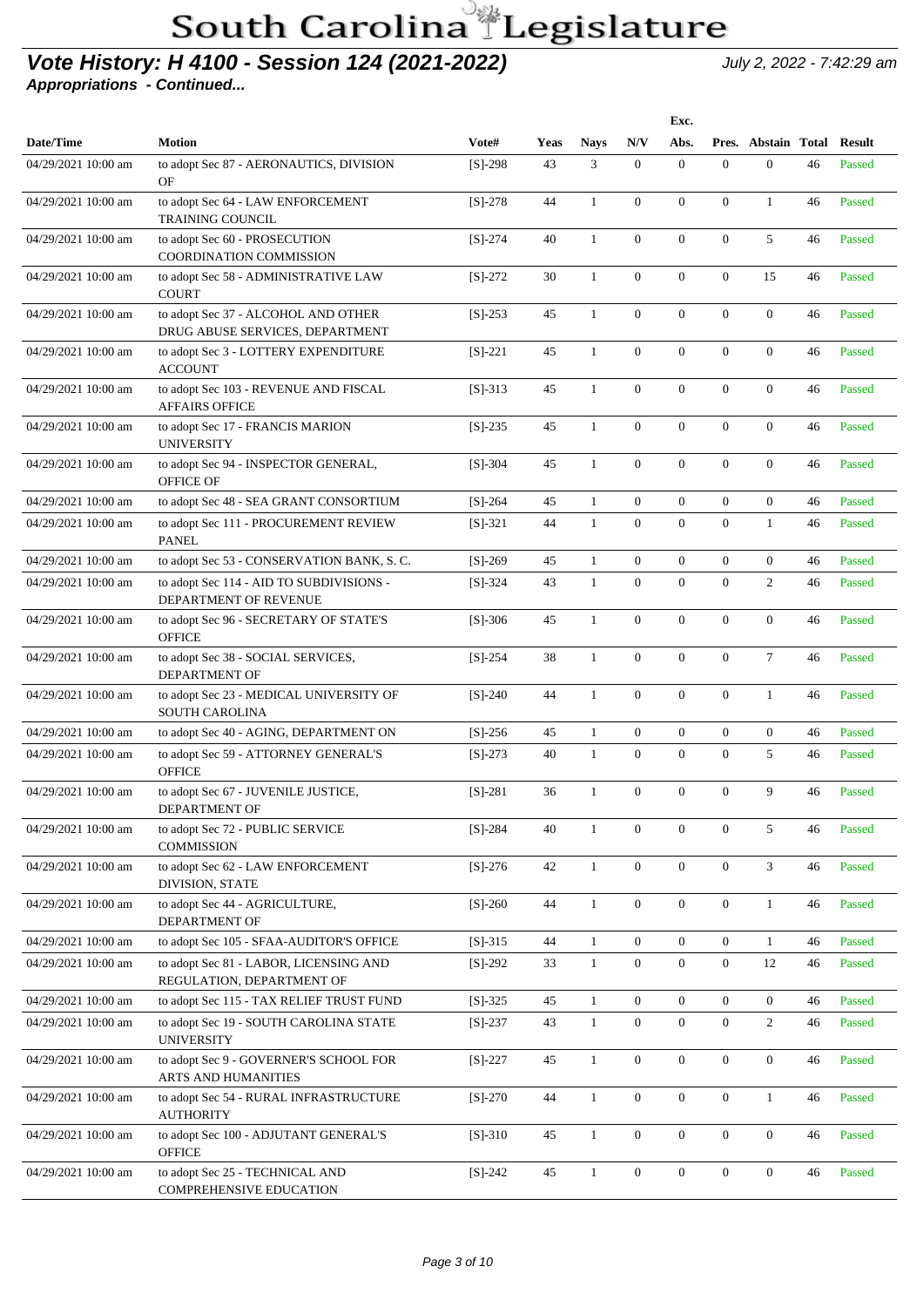#### **Vote History: H 4100 - Session 124 (2021-2022)** July 2, 2022 - 7:42:29 am

|                     |                                                                           |           |             |                |                  | Exc.             |                  |                     |    |               |
|---------------------|---------------------------------------------------------------------------|-----------|-------------|----------------|------------------|------------------|------------------|---------------------|----|---------------|
| Date/Time           | <b>Motion</b>                                                             | Vote#     | <b>Yeas</b> | <b>Nays</b>    | N/V              | Abs.             |                  | Pres. Abstain Total |    | <b>Result</b> |
| 04/29/2021 10:00 am | to adopt Sec 29 - MUSEUM COMMISSION,<br><b>STATE</b>                      | $[S]-246$ | 45          | 1              | $\mathbf{0}$     | $\boldsymbol{0}$ | $\overline{0}$   | $\Omega$            | 46 | Passed        |
| 04/29/2021 10:00 am | to adopt Sec 43 - FORESTRY COMMISSION                                     | $[S]-259$ | 44          | $\mathbf{1}$   | $\mathbf{0}$     | $\mathbf{0}$     | $\boldsymbol{0}$ | $\mathbf{1}$        | 46 | Passed        |
| 04/29/2021 10:00 am | to adopt Sec 78 - INSURANCE, DEPARTMENT<br>OF                             | $[S]-289$ | 40          | $\mathbf{1}$   | $\mathbf{0}$     | $\overline{0}$   | $\overline{0}$   | 5                   | 46 | Passed        |
| 04/29/2021 10:00 am | to adopt Sec 99 - RETIREMENT SYSTEM<br><b>INVESTMENT COMMISSION</b>       | $[S]-309$ | 44          | $\mathbf{1}$   | $\mathbf{0}$     | $\overline{0}$   | $\overline{0}$   | $\mathbf{1}$        | 46 | Passed        |
| 04/29/2021 10:00 am | to adopt Sec 4 - EDUCATION OVERSIGHT<br><b>COMMITTEE</b>                  | $[S]-222$ | 42          | $\mathbf{2}$   | $\boldsymbol{0}$ | $\overline{0}$   | $\overline{0}$   | $\overline{2}$      | 46 | Passed        |
| 04/29/2021 10:00 am | to adopt Sec 107 - CAPITAL AND GENERAL<br><b>RESERVE FUNDS</b>            | $[S]-317$ | 45          | $\mathbf{1}$   | $\boldsymbol{0}$ | $\overline{0}$   | $\overline{0}$   | $\overline{0}$      | 46 | Passed        |
| 04/29/2021 10:00 am | to adopt Sec 10 - GOVERNER'S SCHOOL FOR<br><b>SCIENCE AND MATHEMATICS</b> | $[S]-228$ | 45          | $\mathbf{1}$   | $\mathbf{0}$     | $\overline{0}$   | $\overline{0}$   | $\overline{0}$      | 46 | Passed        |
| 04/29/2021 10:00 am | to adopt Sec 74 - WORKERS' COMPENSATION<br><b>COMMISSION</b>              | $[S]-286$ | 28          | $\mathbf{1}$   | $\boldsymbol{0}$ | $\overline{0}$   | $\overline{0}$   | 17                  | 46 | Passed        |
| 04/29/2021 10:00 am | to adopt Sec 75 - ACCIDENT FUND, STATE                                    | $[S]-287$ | 33          | $\mathbf{1}$   | $\boldsymbol{0}$ | $\boldsymbol{0}$ | $\overline{0}$   | 12                  | 46 | Passed        |
| 04/29/2021 10:00 am | to adopt Sect. 88 - Ports Authority                                       | $[S]-299$ | 45          | $\mathbf{1}$   | $\mathbf{0}$     | $\boldsymbol{0}$ | $\mathbf{0}$     | $\boldsymbol{0}$    | 46 | Passed        |
| 04/29/2021 10:00 am | to adopt Sec 15 - CHARLESTON, UNIVERSITY<br>OF                            | $[S]-233$ | 45          | $\mathbf{1}$   | $\mathbf{0}$     | $\mathbf{0}$     | $\boldsymbol{0}$ | $\mathbf{0}$        | 46 | Passed        |
| 04/29/2021 10:00 am | to adopt Sec 1 - EDUCATION, DEPARTMENT<br>OF                              | $[S]-219$ | 44          | $\mathbf{1}$   | $\boldsymbol{0}$ | $\boldsymbol{0}$ | $\boldsymbol{0}$ | $\mathbf{1}$        | 46 | Passed        |
| 04/29/2021 10:00 am | to adopt Sec 49 - PARKS, RECREATION AND<br>TOURISM, DEPARTMENT OF         | $[S]-265$ | 45          | $\mathbf{1}$   | $\boldsymbol{0}$ | $\mathbf{0}$     | $\boldsymbol{0}$ | $\mathbf{0}$        | 46 | Passed        |
| 04/29/2021 10:00 am | to adopt Sec 97 - COMPTROLLER GENERAL'S<br><b>OFFICE</b>                  | $[S]-307$ | 45          | $\mathbf{1}$   | $\boldsymbol{0}$ | $\mathbf{0}$     | $\boldsymbol{0}$ | $\mathbf{0}$        | 46 | Passed        |
| 04/29/2021 10:00 am | to adopt Sec 35 - MENTAL HEALTH,<br><b>DEPARTMENT OF</b>                  | $[S]-251$ | 44          | $\overline{2}$ | $\mathbf{0}$     | $\mathbf{0}$     | $\boldsymbol{0}$ | $\mathbf{0}$        | 46 | Passed        |
| 04/29/2021 10:00 am | to adopt Sec 39 - BLIND, COMMISSION FOR<br><b>THE</b>                     | $[S]-255$ | 45          | $\mathbf{1}$   | $\mathbf{0}$     | $\mathbf{0}$     | $\boldsymbol{0}$ | $\mathbf{0}$        | 46 | Passed        |
| 04/29/2021 10:00 am | to adopt Sec 13 - CITADEL, THE                                            | $[S]-231$ | 44          | $\mathbf{1}$   | $\boldsymbol{0}$ | $\mathbf{0}$     | $\boldsymbol{0}$ | $\mathbf{1}$        | 46 | Passed        |
| 04/29/2021 10:00 am | to adopt Sec 80 - CONSUMER AFFAIRS,<br>DEPARTMENT OF                      | $[S]-291$ | 43          | $\mathbf{1}$   | $\Omega$         | $\Omega$         | $\Omega$         | $\overline{c}$      | 46 | Passed        |
| 04/29/2021 10:00 am | to adopt Sec 8 - EDUCATIONAL TELEVISION<br><b>COMMISSION</b>              | $[S]-226$ | 45          | $\mathbf{1}$   | $\overline{0}$   | $\mathbf{0}$     | $\Omega$         | $\Omega$            | 46 | Passed        |
| 04/29/2021 10:00 am | to adopt Sec 26 - ARCHIVES AND HISTORY,<br>DEPARTMENT OF                  | $[S]-243$ | 45          | $\mathbf{1}$   | $\overline{0}$   | $\overline{0}$   | $\overline{0}$   | $\overline{0}$      |    | 46 Passed     |
| 04/29/2021 10:00 am | to adopt Sec 113 - AID TO SUBDIVISIONS -<br><b>STATE TREASURER</b>        | $[S]-323$ | 44          | $\mathbf{1}$   | $\boldsymbol{0}$ | $\boldsymbol{0}$ | $\boldsymbol{0}$ | $\mathbf{1}$        | 46 | Passed        |
| 04/29/2021 10:00 am | to adopt Sec 45 - CLEMSON UNIVERSITY                                      | $[S]-261$ | 44          | $\mathbf{1}$   | $\mathbf{0}$     | $\overline{0}$   | $\boldsymbol{0}$ | $\mathbf{1}$        | 46 | Passed        |
| 04/29/2021 10:00 am | to adopt Sec 50 - COMMERCE, DEPARTMENT<br>OF                              | $[S]-266$ | 43          | $\overline{c}$ | $\boldsymbol{0}$ | $\boldsymbol{0}$ | $\boldsymbol{0}$ | $\mathbf{1}$        | 46 | Passed        |
| 04/29/2021 10:00 am | to adopt Sec 36 - DISABILITIES AND SPECIAL<br>NEEDS, DEPARTMENT OF        | $[S]-252$ | 44          | $\mathbf{1}$   | $\boldsymbol{0}$ | $\boldsymbol{0}$ | $\boldsymbol{0}$ | $\mathbf{1}$        | 46 | Passed        |
| 04/29/2021 10:00 am | to adopt Sec 85 - INFRASTRUCTURE BANK<br><b>BOARD</b>                     | $[S]-296$ | 44          | $\mathbf{1}$   | $\boldsymbol{0}$ | $\boldsymbol{0}$ | $\boldsymbol{0}$ | $\mathbf{1}$        | 46 | Passed        |
| 04/29/2021 10:00 am | to adopt Sec 70 - HUMAN AFFAIRS<br><b>COMMISSION</b>                      | $[S]-282$ | 44          | $\mathbf{1}$   | $\boldsymbol{0}$ | $\boldsymbol{0}$ | $\boldsymbol{0}$ | $\mathbf{1}$        | 46 | Passed        |
| 04/29/2021 10:00 am | to adopt Sec 86 - TRANSPORTATION FUNDS,<br><b>COUNTY</b>                  | $[S]-297$ | 45          | $\mathbf{1}$   | $\boldsymbol{0}$ | $\boldsymbol{0}$ | $\boldsymbol{0}$ | $\overline{0}$      | 46 | Passed        |
| 04/29/2021 10:00 am | to adopt Sec 51 - JOBS-ECONOMIC<br>DEVELOPMENT AUTHORITY                  | $[S]-267$ | 44          | $\mathbf{1}$   | $\boldsymbol{0}$ | $\boldsymbol{0}$ | $\boldsymbol{0}$ | $\mathbf{1}$        | 46 | Passed        |
| 04/29/2021 10:00 am | to adopt Sec 32 - VOCATIONAL<br><b>REHABILITATION</b>                     | $[S]-248$ | 45          | $\mathbf{1}$   | $\boldsymbol{0}$ | $\boldsymbol{0}$ | $\boldsymbol{0}$ | $\overline{0}$      | 46 | Passed        |
| 04/29/2021 10:00 am | to adopt Sec 109 - REVENUE, DEPARTMENT<br>OF                              | $[S]-319$ | 37          | $\mathbf{1}$   | $\boldsymbol{0}$ | $\boldsymbol{0}$ | $\boldsymbol{0}$ | 8                   | 46 | Passed        |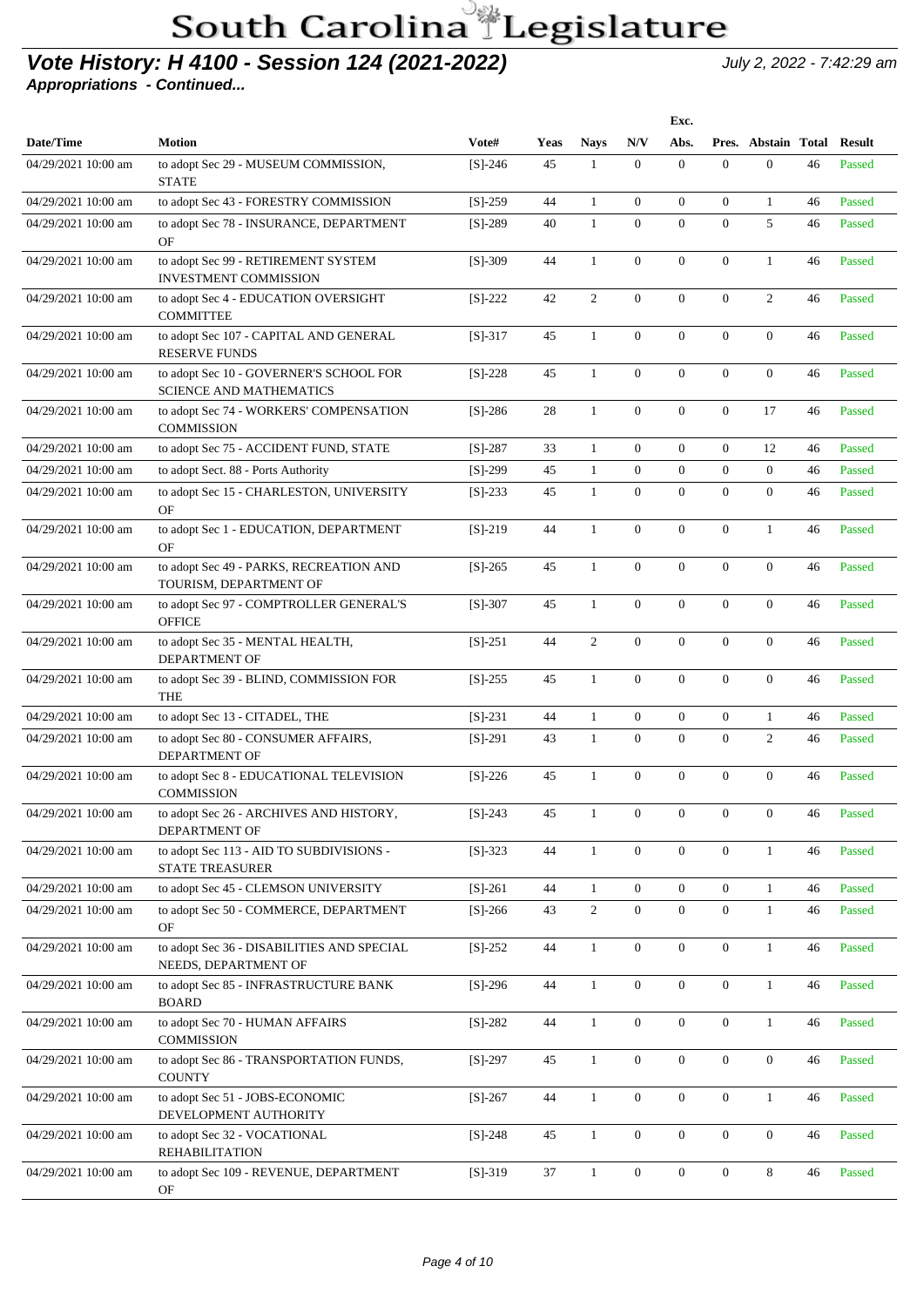#### **Vote History: H 4100 - Session 124 (2021-2022)** July 2, 2022 - 7:42:29 am

|                     |                                                                |            |      |                  |                  | Exc.             |                  |                     |     |               |
|---------------------|----------------------------------------------------------------|------------|------|------------------|------------------|------------------|------------------|---------------------|-----|---------------|
| Date/Time           | <b>Motion</b>                                                  | Vote#      | Yeas | <b>Nays</b>      | N/V              | Abs.             |                  | Pres. Abstain Total |     | <b>Result</b> |
| 04/29/2021 10:00 am | to adopt Sec 65 - CORRECTIONS,<br>DEPARTMENT OF                | $[S]-279$  | 37   | 2                | $\mathbf{0}$     | $\mathbf{0}$     | $\boldsymbol{0}$ | $\tau$              | 46  | Passed        |
| 04/29/2021 10:00 am | to adopt Sec 33 - HEALTH AND HUMAN<br>SERVICES, DEPARTMENT OF  | $[S]-249$  | 31   | 12               | $\theta$         | $\mathbf{0}$     | $\boldsymbol{0}$ | 3                   | 46  | Passed        |
| 04/29/2021 10:00 am | to adopt Sec 47 - NATURAL RESOURCES,<br>DEPARTMENT OF          | $[S]-263$  | 43   | 1                | $\theta$         | $\mathbf{0}$     | $\boldsymbol{0}$ | $\overline{2}$      | 46  | Passed        |
| 04/29/2021 10:00 am | to adopt Sec 98 - TREASURER'S OFFICE,<br><b>STATE</b>          | $[S]-308$  | 43   | 1                | $\theta$         | $\mathbf{0}$     | $\overline{0}$   | $\overline{2}$      | 46  | Passed        |
| 04/29/2021 10:00 am | to adopt Sec 11 - HIGHER EDUCATION,<br><b>COMMISSION ON</b>    | $[S]-229$  | 45   | 1                | $\theta$         | $\mathbf{0}$     | $\boldsymbol{0}$ | $\overline{0}$      | 46  | Passed        |
| 04/29/2021 10:00 am | to adopt Sec1A - Dept of Education EIA                         | $[S]-220$  | 44   | 1                | $\mathbf{0}$     | $\mathbf{0}$     | $\boldsymbol{0}$ | $\mathbf{1}$        | 46  | Passed        |
| 04/29/2021 10:00 am | to adopt Sec 16 - COASTAL CAROLINA<br><b>UNIVERSITY</b>        | $[S]-234$  | 45   | $\mathbf{1}$     | $\theta$         | $\mathbf{0}$     | $\overline{0}$   | $\mathbf{0}$        | 46  | Passed        |
| 04/29/2021 10:00 am | to adopt Sec 61 - INDIGENT DEFENSE,<br><b>COMMISSION ON</b>    | $[S]-275$  | 38   | $\mathbf{1}$     | $\theta$         | $\mathbf{0}$     | $\overline{0}$   | $\tau$              | 46  | Passed        |
| 04/29/2021 10:00 am | to adopt Sec 84 - TRANSPORTATION,<br><b>DEPARTMENT OF</b>      | $[S]-295$  | 37   | $\mathbf{1}$     | $\theta$         | $\mathbf{0}$     | $\boldsymbol{0}$ | 8                   | 46  | Passed        |
| 04/29/2021 10:00 am | to adopt Sec 106 - STATEWIDE EMPLOYEE<br><b>BENEFITS</b>       | $[S]-316$  | 45   | $\mathbf{1}$     | $\mathbf{0}$     | $\mathbf{0}$     | $\boldsymbol{0}$ | $\overline{0}$      | 46  | Passed        |
| 04/29/2021 10:00 am | to adopt Sec 52 - PATRIOTS POINT<br>DEVELOPMENT AUTHORITY      | $[S]-268$  | 44   | $\mathbf{1}$     | $\mathbf{0}$     | $\mathbf{0}$     | $\boldsymbol{0}$ | $\mathbf{1}$        | 46  | Passed        |
| 04/29/2021 10:00 am | to adopt Sec 6 - DEAF AND THE BLIND,<br><b>SCHOOL FOR THE</b>  | $[S]-224$  | 45   | $\mathbf{1}$     | $\theta$         | $\mathbf{0}$     | $\boldsymbol{0}$ | $\mathbf{0}$        | 46  | Passed        |
| 04/29/2021 10:00 am | to adopt Sec 102 - ELECTION COMMISSION                         | $[S]-312$  | 35   | 5                | $\mathbf{0}$     | $\mathbf{0}$     | $\mathbf{0}$     | 6                   | 46  | Passed        |
| 04/29/2021 10:00 am | to adopt Sec 83 - EMPLOYMENT AND<br>WORKFORCE, DEPARTMENT OF   | $[S]-294$  | 34   | $\mathbf{1}$     | $\mathbf{0}$     | $\mathbf{0}$     | $\boldsymbol{0}$ | 11                  | 46  | Passed        |
| 04/29/2021 10:00 am | to adopt Sec 117 - GENERAL PROV.                               | $[S]-326$  | 45   | $\mathbf{1}$     | $\mathbf{0}$     | $\mathbf{0}$     | $\boldsymbol{0}$ | $\mathbf{0}$        | 46  | Passed        |
| 04/29/2021 10:00 am | to adopt Sec 79 - FINANCIAL INSTITUTIONS,<br><b>BOARD OF</b>   | $[S]-290$  | 44   | 1                | $\boldsymbol{0}$ | $\mathbf{0}$     | $\overline{0}$   | $\mathbf{1}$        | 46  | Passed        |
| 04/29/2021 10:00 am | to adopt Sec 108 - PUBLIC EMPLOYEE<br><b>BENEFIT AUTHORITY</b> | $[S]-318$  | 37   | 8                | $\mathbf{0}$     | $\mathbf{0}$     | $\boldsymbol{0}$ | $\mathbf{1}$        | 46  | Passed        |
| 04/29/2021 10:00 am | to adopt Sec 18 - LANDER UNIVERSITY                            | $[S]-236$  | 45   | 1                | $\mathbf{0}$     | $\mathbf{0}$     | $\boldsymbol{0}$ | $\mathbf{0}$        | 46  | Passed        |
| 04/28/2021 04:20 pm | to lay on the table #58                                        | $[S]-332$  | 41   | 5                | $\overline{0}$   | $\mathbf{0}$     | $\boldsymbol{0}$ | $\mathbf{0}$        | 46  | Passed        |
| 04/28/2021 01:53 pm | to lay on the tableAmendment number 16                         | $[S]-331$  | 23   | 23               | $\overline{0}$   | $\mathbf{0}$     | $\boldsymbol{0}$ | $\mathbf{0}$        | 46  | Failed        |
| 04/28/2021 12:29 pm | to adopt Amendment number 36A                                  | $[S]-330$  | 15   | 27               | 4                | $\boldsymbol{0}$ | $\boldsymbol{0}$ | $\mathbf{0}$        | 46  | Failed        |
| 04/27/2021 05:17 pm | to adopt amendment #38                                         | $[S]-218$  | 30   | 11               | $\overline{4}$   | $\mathbf{1}$     | $\boldsymbol{0}$ | $\boldsymbol{0}$    | 46  | Passed        |
| 04/27/2021 03:22 pm | to adopt amendment #19                                         | $[S]-217$  | 43   | 3                | $\boldsymbol{0}$ | $\boldsymbol{0}$ | $\boldsymbol{0}$ | $\boldsymbol{0}$    | 46  | Passed        |
| 03/23/2021 06:57 pm | Passage of Bill                                                | $[H]-1590$ | 112  | 6                | 3                | 3                | $\boldsymbol{0}$ | $\boldsymbol{0}$    | 124 | Passed        |
| 03/23/2021 06:53 pm | Adopt Part 1B, Section 38                                      | $[H]-1589$ | 78   | $\boldsymbol{0}$ | 43               | 3                | $\boldsymbol{0}$ | $\boldsymbol{0}$    | 124 | Passed        |
| 03/23/2021 06:50 pm | Adopt Part 1B, Section 118                                     | [H]-1588   | 105  | 11               | 5                | 3                | $\boldsymbol{0}$ | $\boldsymbol{0}$    | 124 | Passed        |
| 03/23/2021 06:02 pm | Table Amendment 10Amendment number 10                          | $[H]-1587$ | 74   | 38               | 9                | 3                | $\boldsymbol{0}$ | $\boldsymbol{0}$    | 124 | Passed        |
| 03/23/2021 05:42 pm | Adopt Part 1B, Section 117                                     | $[H]-1586$ | 111  | $\overline{2}$   | 8                | 3                | $\boldsymbol{0}$ | $\boldsymbol{0}$    | 124 | Passed        |
| 03/23/2021 05:38 pm | Adopt Part 1B, Section 117                                     | $[H]-1585$ | 113  | $\overline{c}$   | 6                | 3                | 0                | $\boldsymbol{0}$    | 124 | Passed        |
| 03/23/2021 05:29 pm | Table Amendment 43Amendment number 43                          | $[H]-1584$ | 38   | 75               | 8                | 3                | $\overline{0}$   | $\boldsymbol{0}$    | 124 | Failed        |
| 03/23/2021 05:19 pm | Table Amendment 42Amendment number 42                          | $[H]-1583$ | 73   | 43               | 5                | 3                | 0                | $\boldsymbol{0}$    | 124 | Passed        |
| 03/23/2021 05:10 pm | Table Amendment 35Amendment number 35                          | $[H]-1582$ | 65   | 49               | $\tau$           | 3                | $\boldsymbol{0}$ | $\boldsymbol{0}$    | 124 | Passed        |
| 03/23/2021 04:18 pm | Table Amendment 3Amendment number 3                            | $[H]-1581$ | 81   | 35               | 5                | 3                | $\boldsymbol{0}$ | $\boldsymbol{0}$    | 124 | Passed        |
| 03/23/2021 04:05 pm | Table Amendment 2Amendment number 2                            | $[H]-1580$ | 68   | 44               | 9                | 3                | 0                | $\boldsymbol{0}$    | 124 | Passed        |
| 03/23/2021 03:32 pm | Adopt Part 1B, Section 108                                     | $[H]-1579$ | 98   | 18               | 5                | 3                | $\boldsymbol{0}$ | $\boldsymbol{0}$    | 124 | Passed        |
| 03/23/2021 01:29 pm | Table Amendment 31 Amendment number 31                         | $[H]-1578$ | 37   | 74               | 11               | $\overline{2}$   | $\boldsymbol{0}$ | $\boldsymbol{0}$    | 124 | Failed        |
| 03/23/2021 01:21 pm | Adopt Part 1B, Section 102                                     | $[H]-1577$ | 78   | $\overline{0}$   | 44               | $\overline{c}$   | $\mathbf{0}$     | $\boldsymbol{0}$    | 124 | Passed        |
| 03/23/2021 01:16 pm | Adopt Part 1B, Section 91                                      | $[H]-1576$ | 111  | $\boldsymbol{0}$ | 11               | $\overline{2}$   | $\boldsymbol{0}$ | $\overline{0}$      | 124 | Passed        |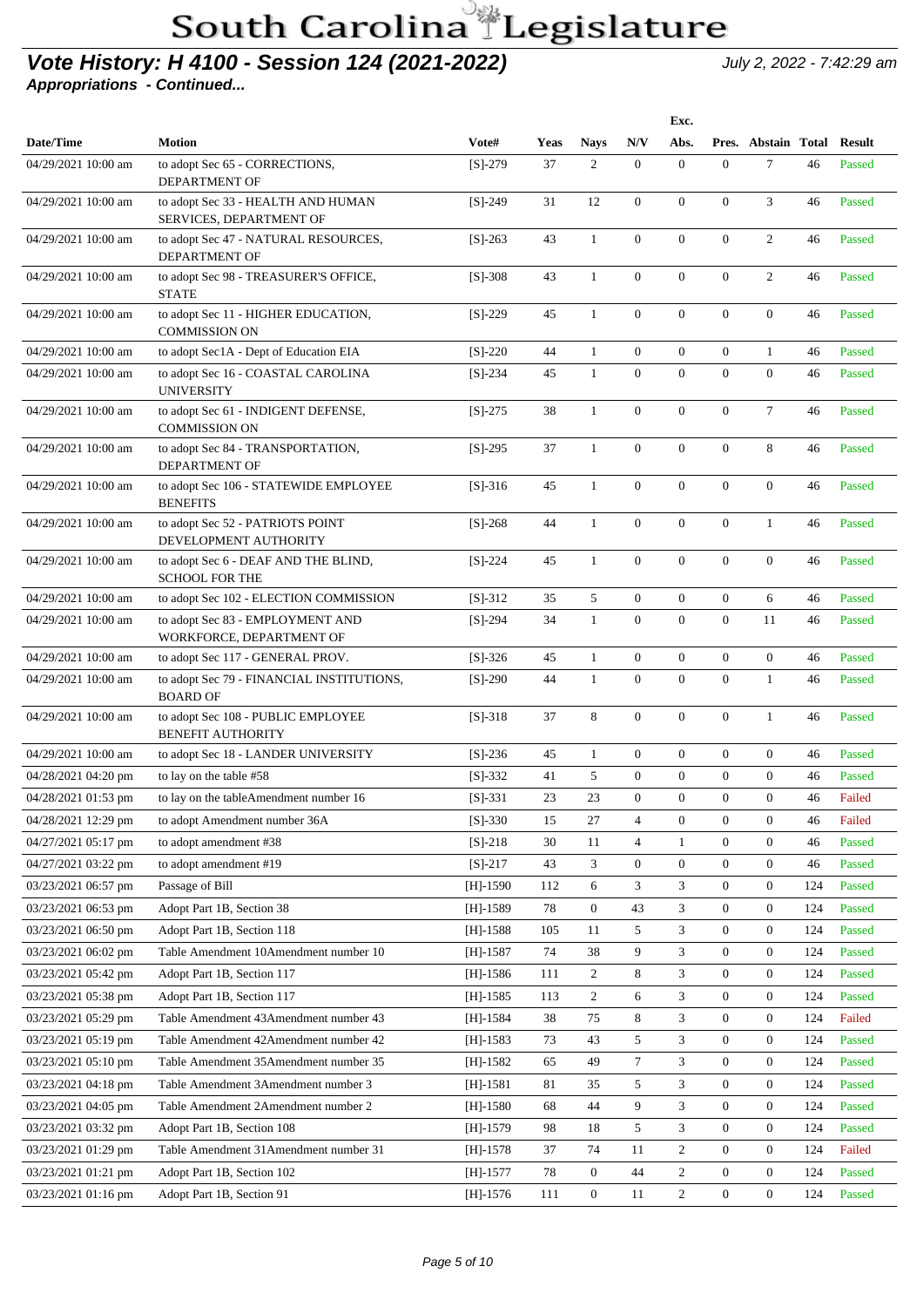### **Vote History: H 4100 - Session 124 (2021-2022)** July 2, 2022 - 7:42:29 am

|                     |                                       |            |             |                  |                | Exc.             |                  |                            |     |        |
|---------------------|---------------------------------------|------------|-------------|------------------|----------------|------------------|------------------|----------------------------|-----|--------|
| Date/Time           | <b>Motion</b>                         | Vote#      | <b>Yeas</b> | <b>Nays</b>      | N/V            | Abs.             |                  | Pres. Abstain Total Result |     |        |
| 03/23/2021 01:14 pm | Adopt Part 1B, Section 82             | $[H]-1575$ | 105         | $\overline{0}$   | 17             | 2                | $\boldsymbol{0}$ | $\mathbf{0}$               | 124 | Passed |
| 03/23/2021 01:09 pm | Adopt Part 1B, Section 80             | $[H]-1574$ | 76          | 1                | 45             | $\overline{c}$   | $\mathbf{0}$     | $\overline{0}$             | 124 | Passed |
| 03/23/2021 01:07 pm | Table Amendment 32Amendment number 32 | $[H]-1573$ | 71          | 29               | 22             | 2                | $\overline{0}$   | $\overline{0}$             | 124 | Passed |
| 03/23/2021 12:46 pm | Adopt Part 1B, Section 60             | $[H]-1572$ | 117         | $\mathbf{0}$     | 5              | $\overline{2}$   | $\overline{0}$   | $\overline{0}$             | 124 | Passed |
| 03/23/2021 12:40 pm | Adopt Part 1B, Section 50             | $[H]-1571$ | 104         | 8                | 10             | $\overline{c}$   | 0                | $\overline{0}$             | 124 | Passed |
| 03/23/2021 12:38 pm | Table Amendment 36Amendment number 36 | $[H]-1570$ | 70          | 40               | 12             | $\overline{2}$   | $\overline{0}$   | $\overline{0}$             | 124 | Passed |
| 03/23/2021 11:53 am | Adopt Part 1B, Section 33             | $[H]-1569$ | 48          | 29               | 45             | $\overline{2}$   | $\overline{0}$   | $\overline{0}$             | 124 | Passed |
| 03/23/2021 11:46 am | Adopt Part 1A, Section 1              | $[H]-1568$ | 112         | $\overline{0}$   | 10             | $\overline{c}$   | $\overline{0}$   | $\overline{0}$             | 124 | Passed |
| 03/23/2021 11:42 am | Table Amendment 22Amendment number 22 | $[H]-1567$ | 76          | 42               | $\overline{4}$ | $\overline{2}$   | $\mathbf{0}$     | $\overline{0}$             | 124 | Passed |
| 03/22/2021 06:08 pm | Adopt Part 1B, Section 35             | $[H]-1565$ | 111         | $\overline{0}$   | 11             | 2                | $\overline{0}$   | $\overline{0}$             | 124 | Passed |
| 03/22/2021 06:06 pm | Adopt Part 1B, Section 20             | $[H]-1564$ | 102         | 8                | 12             | 2                | 0                | $\overline{0}$             | 124 | Passed |
| 03/22/2021 06:04 pm | Adopt Part 1B, Section 11             | $[H]-1563$ | 113         | $\overline{0}$   | 9              | 2                | $\overline{0}$   | $\overline{0}$             | 124 | Passed |
| 03/22/2021 06:00 pm | Adopt Part 1B, Section 10             | $[H]-1562$ | 114         | $\boldsymbol{0}$ | 8              | $\mathbf{2}$     | $\overline{0}$   | $\overline{0}$             | 124 | Passed |
| 03/22/2021 05:57 pm | Adopt Part 1A, Section 108            | $[H]-1561$ | 100         | 15               | $\tau$         | $\overline{2}$   | $\overline{0}$   | $\overline{0}$             | 124 | Passed |
| 03/22/2021 05:54 pm | Adopt Part 1A, Section 86             | $[H]-1560$ | 98          | $\overline{0}$   | 24             | $\overline{2}$   | $\overline{0}$   | $\overline{0}$             | 124 | Passed |
| 03/22/2021 05:51 pm | Adopt Part 1A, Section 84             | $[H]-1559$ | 82          | $\boldsymbol{0}$ | 40             | $\overline{c}$   | 0                | $\overline{0}$             | 124 | Passed |
| 03/22/2021 05:49 pm | Adopt Part 1A, Section 34             | $[H]-1558$ | 78          | $\tau$           | 37             | $\overline{2}$   | $\overline{0}$   | $\overline{0}$             | 124 | Passed |
| 03/22/2021 05:47 pm | Adopt Part 1A, Section 11             | $[H]-1557$ | 113         | 3                | 6              | $\mathfrak{2}$   | $\overline{0}$   | $\overline{0}$             | 124 | Passed |
| 03/22/2021 05:22 pm | Adopt Part 1B, Section 113            | $[H]-1556$ | 99          | $\overline{0}$   | 23             | $\overline{c}$   | $\overline{0}$   | $\overline{0}$             | 124 | Passed |
| 03/22/2021 05:21 pm | Adopt Part 1B, Section 112            | $[H]-1555$ | 111         | $\mathbf{0}$     | 11             | $\overline{2}$   | $\mathbf{0}$     | $\overline{0}$             | 124 | Passed |
|                     | Adopt Part 1B, Section 111            | $[H]-1554$ | 100         | $\mathbf{0}$     | 22             | 2                | $\overline{0}$   | $\overline{0}$             | 124 | Passed |
| 03/22/2021 05:20 pm |                                       |            |             | $\mathbf{0}$     |                | 2                | $\overline{0}$   |                            |     |        |
| 03/22/2021 05:18 pm | Adopt Part 1B, Section 110            | $[H]-1553$ | 98          |                  | 24             |                  |                  | $\overline{0}$             | 124 | Passed |
| 03/22/2021 05:17 pm | Adopt Part 1B, Section 109            | $[H]-1552$ | 80          | $\mathbf{1}$     | 41             | 2                | $\overline{0}$   | $\overline{0}$             | 124 | Passed |
| 03/22/2021 05:14 pm | Adopt Part 1B, Section 106            | $[H]-1551$ | 108         | $\boldsymbol{0}$ | 14             | $\overline{c}$   | $\mathbf{0}$     | $\overline{0}$             | 124 | Passed |
| 03/22/2021 05:13 pm | Adopt Part 1B, Section 105            | $[H]-1550$ | 109         | $\overline{0}$   | 13             | $\boldsymbol{2}$ | 0                | $\overline{0}$             | 124 | Passed |
| 03/22/2021 05:12 pm | Adopt Part 1B, Section 104            | [H]-1549   | 83          | $\mathbf{0}$     | 39             | $\overline{2}$   | $\overline{0}$   | $\overline{0}$             | 124 | Passed |
| 03/22/2021 05:10 pm | Adopt Part 1B, Section 103            | [H]-1548   | 110         | 2                | 10             | $\overline{c}$   | 0                | $\overline{0}$             | 124 | Passed |
| 03/22/2021 05:09 pm | Adopt Part 1B, Section 101            | $[H]-1547$ | 111         | $\overline{0}$   | 11             | 2                | $\mathbf{0}$     | $\overline{0}$             | 124 | Passed |
| 03/22/2021 05:07 pm | Adopt Part 1B, Section 100            | $[H]-1546$ | 112         | $\mathbf{0}$     | 10             | $\overline{c}$   | $\overline{0}$   | $\overline{0}$             | 124 | Passed |
| 03/22/2021 05:06 pm | Adopt Part 1B, Section 98             | [H]-1545   | 113         | $\overline{0}$   | 9              | $\mathbf{c}$     | $\overline{0}$   | $\mathbf{0}$               | 124 | Passed |
| 03/22/2021 05:05 pm | Adopt Part 1B, Section 97             | $[H]-1544$ | 113         | $\mathbf{0}$     | 9              | $\mathbf{2}$     | $\boldsymbol{0}$ | $\overline{0}$             | 124 | Passed |
| 03/22/2021 05:04 pm | Adopt Part 1B, Section 96             | $[H]-1543$ | 112         | $\overline{0}$   | 10             | $\mathbf{2}$     | $\boldsymbol{0}$ | $\mathbf{0}$               | 124 | Passed |
| 03/22/2021 05:03 pm | Adopt Part 1B, Section 94             | $[H]-1542$ | 110         | $\boldsymbol{0}$ | 12             | $\overline{c}$   | $\overline{0}$   | $\boldsymbol{0}$           | 124 | Passed |
| 03/22/2021 05:01 pm | Adopt Part 1B, Section 93             | [H]-1541   | 106         | $\overline{0}$   | 16             | $\overline{2}$   | $\boldsymbol{0}$ | $\mathbf{0}$               | 124 | Passed |
| 03/22/2021 05:00 pm | Adopt Part 1B, Section 92             | $[H]-1540$ | 108         | $\mathbf{1}$     | 13             | $\overline{c}$   | $\mathbf{0}$     | $\overline{0}$             | 124 | Passed |
| 03/22/2021 04:59 pm | Adopt Part 1B, Section 88             | $[H]-1539$ | 105         | 5                | 12             | $\overline{c}$   | 0                | $\overline{0}$             | 124 | Passed |
| 03/22/2021 04:58 pm | Adopt Part 1B, Section 87             | $[H]-1538$ | 112         | $\mathbf{0}$     | 10             | $\mathbf{2}$     | $\boldsymbol{0}$ | $\mathbf{0}$               | 124 | Passed |
| 03/22/2021 04:56 pm | Adopt Part 1B, Section 86             | $[H]-1537$ | 96          | $\boldsymbol{0}$ | 26             | $\overline{c}$   | $\mathbf{0}$     | $\boldsymbol{0}$           | 124 | Passed |
| 03/22/2021 04:55 pm | Adopt Part 1B, Section 85             | $[H]-1536$ | 110         | $\mathbf{1}$     | 11             | $\mathbf{2}$     | $\boldsymbol{0}$ | $\mathbf{0}$               | 124 | Passed |
| 03/22/2021 04:54 pm | Adopt Part 1B, Section 84             | $[H]-1535$ | 82          | $\boldsymbol{0}$ | 40             | $\sqrt{2}$       | $\boldsymbol{0}$ | $\boldsymbol{0}$           | 124 | Passed |
| 03/22/2021 04:53 pm | Adopt Part 1B, Section 83             | $[H]-1534$ | 81          | $\boldsymbol{0}$ | 41             | $\overline{c}$   | $\mathbf{0}$     | $\overline{0}$             | 124 | Passed |
| 03/22/2021 04:51 pm | Adopt Part 1B, Section 81             | $[H]-1533$ | 80          | $\mathbf{1}$     | 41             | $\mathbf{2}$     | $\mathbf{0}$     | $\mathbf{0}$               | 124 | Passed |
| 03/22/2021 04:50 pm | Adopt Part 1B, Section 79             | $[H]-1532$ | 106         | $\boldsymbol{0}$ | 16             | $\overline{c}$   | $\boldsymbol{0}$ | $\mathbf{0}$               | 124 | Passed |
| 03/22/2021 04:48 pm | Adopt Part 1B, Section 78             | $[H]-1531$ | 80          | $\boldsymbol{0}$ | 42             | $\sqrt{2}$       | $\mathbf{0}$     | $\boldsymbol{0}$           | 124 | Passed |
| 03/22/2021 04:47 pm | Adopt Part 1B, Section 75             | $[H]-1530$ | 82          | $\overline{0}$   | 40             | $\overline{c}$   | $\mathbf{0}$     | $\mathbf{0}$               | 124 | Passed |
| 03/22/2021 04:45 pm | Adopt Part 1B, Section 74             | $[H]-1529$ | 83          | $\boldsymbol{0}$ | 39             | $\mathbf{2}$     | $\mathbf{0}$     | $\boldsymbol{0}$           | 124 | Passed |
| 03/22/2021 04:44 pm | Adopt Part 1B, Section 73             | $[H]-1528$ | 108         | $\mathbf{1}$     | 13             | $\overline{c}$   | $\mathbf{0}$     | $\overline{0}$             | 124 | Passed |
| 03/22/2021 04:42 pm | Adopt Part 1B, Section 72             | $[H]-1527$ | 109         | $\boldsymbol{0}$ | 13             | $\mathbf{2}$     | $\boldsymbol{0}$ | $\mathbf{0}$               | 124 | Passed |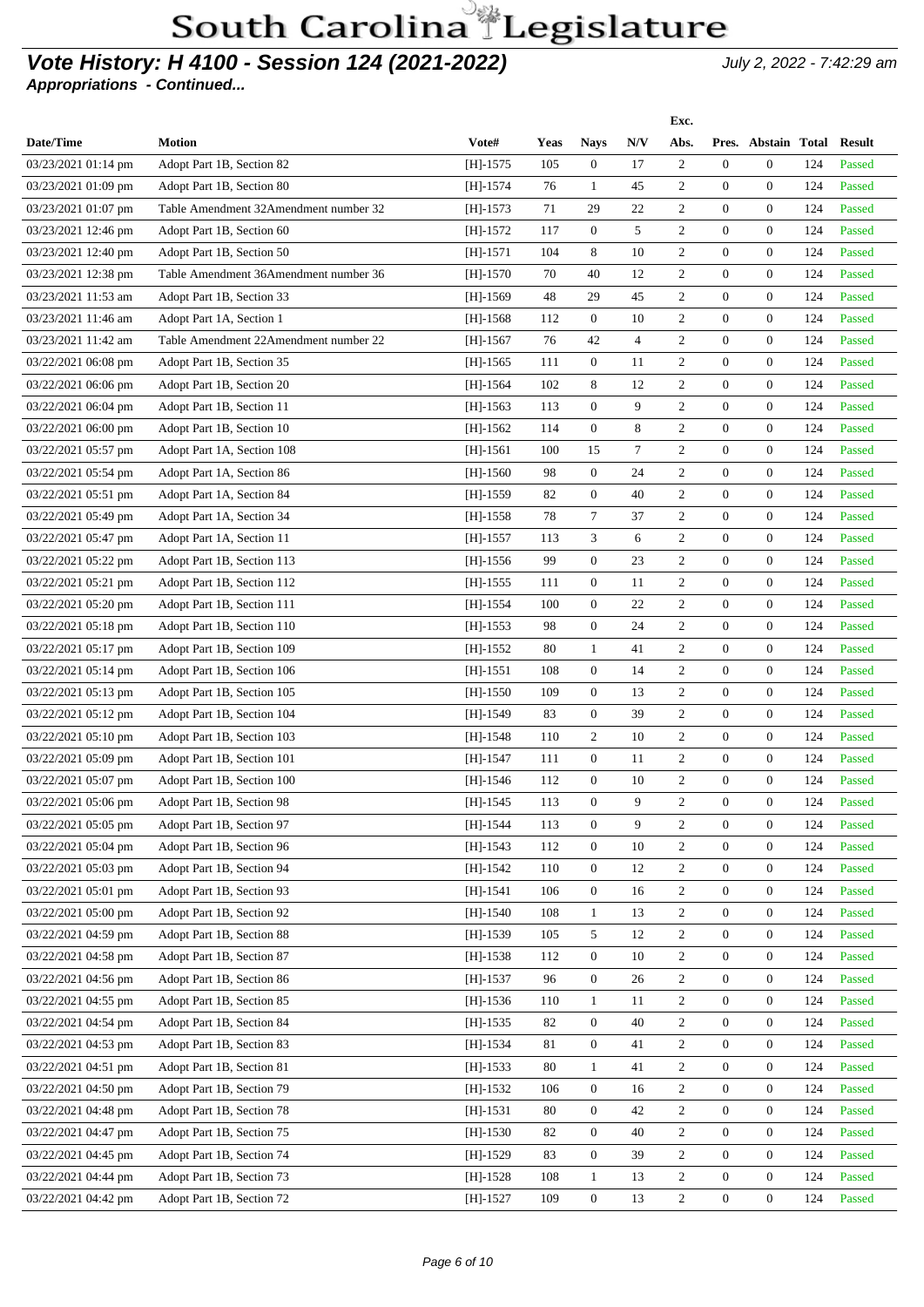### **Vote History: H 4100 - Session 124 (2021-2022)** July 2, 2022 - 7:42:29 am

|                     |                            |            |             |                  |     | Exc.           |                  |                     |     |               |
|---------------------|----------------------------|------------|-------------|------------------|-----|----------------|------------------|---------------------|-----|---------------|
| Date/Time           | <b>Motion</b>              | Vote#      | <b>Yeas</b> | <b>Nays</b>      | N/V | Abs.           |                  | Pres. Abstain Total |     | <b>Result</b> |
| 03/22/2021 04:41 pm | Adopt Part 1B, Section 71  | $[H]-1526$ | 105         | $\overline{2}$   | 15  | $\overline{2}$ | $\mathbf{0}$     | $\overline{0}$      | 124 | Passed        |
| 03/22/2021 04:40 pm | Adopt Part 1B, Section 70  | $[H]-1525$ | 75          | 8                | 39  | 2              | $\mathbf{0}$     | $\overline{0}$      | 124 | Passed        |
| 03/22/2021 04:38 pm | Adopt Part 1B, Section 67  | $[H]-1524$ | 88          | $\mathbf{1}$     | 33  | $\overline{c}$ | $\overline{0}$   | $\overline{0}$      | 124 | Passed        |
| 03/22/2021 04:36 pm | Adopt Part 1B, Section 66  | $[H]-1523$ | 78          | $\boldsymbol{0}$ | 43  | 3              | 0                | $\overline{0}$      | 124 | Passed        |
| 03/22/2021 04:34 pm | Adopt Part 1B, Section 65  | $[H]-1522$ | 87          | $\overline{0}$   | 34  | 3              | $\overline{0}$   | $\overline{0}$      | 124 | Passed        |
| 03/22/2021 04:33 pm | Adopt Part 1B, Section 64  | $[H]-1521$ | 111         | $\overline{0}$   | 10  | 3              | $\overline{0}$   | $\overline{0}$      | 124 | Passed        |
| 03/22/2021 04:32 pm | Adopt Part 1B, Section 63  | $[H]-1520$ | 108         | $\overline{0}$   | 13  | $\mathfrak{Z}$ | $\overline{0}$   | $\overline{0}$      | 124 | Passed        |
| 03/22/2021 04:30 pm | Adopt Part 1B, Section 62  | $[H]-1519$ | 109         | $\overline{0}$   | 12  | 3              | $\overline{0}$   | $\overline{0}$      | 124 | Passed        |
| 03/22/2021 04:29 pm | Adopt Part 1B, Section 61  | $[H]-1518$ | 88          | $\mathbf{0}$     | 33  | 3              | $\overline{0}$   | $\overline{0}$      | 124 | Passed        |
| 03/22/2021 04:27 pm | Adopt Part 1B, Section 59  | $[H]-1517$ | 102         | $\overline{0}$   | 19  | 3              | $\overline{0}$   | $\overline{0}$      | 124 | Passed        |
| 03/22/2021 04:26 pm | Adopt Part 1B, Section 58  | $[H]-1516$ | 106         | $\overline{0}$   | 16  | 2              | $\overline{0}$   | $\overline{0}$      | 124 | Passed        |
| 03/22/2021 04:25 pm | Adopt Part 1B, Section 57  | $[H]-1515$ | 104         | $\overline{0}$   | 17  | 3              | $\overline{0}$   | $\overline{0}$      | 124 | Passed        |
| 03/22/2021 04:24 pm | Adopt Part 1B, Section 54  | $[H]-1514$ | 110         | $\overline{0}$   | 11  | 3              | $\overline{0}$   | $\overline{0}$      | 124 | Passed        |
| 03/22/2021 04:22 pm | Adopt Part 1B, Section 53  | $[H]-1513$ | 109         | 1                | 12  | $\overline{2}$ | $\overline{0}$   | $\overline{0}$      | 124 | Passed        |
| 03/22/2021 04:20 pm | Adopt Part 1B, Section 52  | $[H]-1512$ | 112         | $\overline{c}$   | 8   | $\overline{c}$ | $\boldsymbol{0}$ | $\overline{0}$      | 124 | Passed        |
| 03/22/2021 04:19 pm | Adopt Part 1B, Section 49  | $[H]-1511$ | 103         | $\overline{4}$   | 14  | 3              | $\overline{0}$   | $\overline{0}$      | 124 | Passed        |
| 03/22/2021 04:18 pm | Adopt Part 1B, Section 48  | $[H]-1510$ | 110         | $\overline{4}$   | 8   | $\mathfrak{2}$ | $\overline{0}$   | $\mathbf{0}$        | 124 | Passed        |
| 03/22/2021 04:16 pm | Adopt Part 1B, Section 47  | $[H]-1509$ | 112         | $\overline{0}$   | 9   | 3              | $\overline{0}$   | $\overline{0}$      | 124 | Passed        |
| 03/22/2021 04:15 pm | Adopt Part 1B, Section 45  | $[H]-1508$ | 111         | $\overline{0}$   | 11  | $\overline{c}$ | $\overline{0}$   | $\overline{0}$      | 124 | Passed        |
| 03/22/2021 04:14 pm | Adopt Part 1B, Section 44  | $[H]-1507$ | 113         | $\mathbf{0}$     | 9   | $\mathbf{2}$   | $\overline{0}$   | $\overline{0}$      | 124 | Passed        |
| 03/22/2021 04:12 pm | Adopt Part 1B, Section 43  | $[H]-1506$ | 109         | $\overline{0}$   | 13  | $\mathbf{2}$   | $\overline{0}$   | $\overline{0}$      | 124 | Passed        |
| 03/22/2021 04:10 pm | Adopt Part 1B, Section 42  | $[H]-1505$ | 105         | 5                | 12  | 2              | $\overline{0}$   | $\overline{0}$      | 124 | Passed        |
| 03/22/2021 04:09 pm | Adopt Part 1B, Section 41  | $[H]-1504$ | 113         | $\mathbf{0}$     | 9   | $\overline{2}$ | $\overline{0}$   | $\overline{0}$      | 124 | Passed        |
| 03/22/2021 04:08 pm | Adopt Part 1B, Section 40  | $[H]-1503$ | 112         | $\overline{0}$   | 10  | $\overline{2}$ | $\overline{0}$   | $\overline{0}$      | 124 | Passed        |
| 03/22/2021 04:06 pm | Adopt Part 1B, Section 39  | $[H]-1502$ | 113         | $\overline{0}$   | 8   | 3              | $\overline{0}$   | $\overline{0}$      | 124 | Passed        |
| 03/22/2021 04:04 pm | Adopt Part 1B, Section 37  | $[H]-1501$ | 107         | $\mathbf{1}$     | 13  | 3              | $\overline{0}$   | $\overline{0}$      | 124 | Passed        |
| 03/22/2021 04:03 pm | Adopt Part 1B, Section 36  | $[H]-1500$ | 111         | $\mathbf{1}$     | 9   | 3              | $\overline{0}$   | $\overline{0}$      | 124 | Passed        |
| 03/22/2021 03:59 pm | Adopt Part 1B, Section 34  | $[H]-1499$ | 80          | $\overline{c}$   | 39  | 3              | $\overline{0}$   | $\mathbf{0}$        | 124 | Passed        |
| 03/22/2021 03:56 pm | Adopt Part 1B, Section 32  | [H]-1498   | 108         | $\overline{0}$   | 13  | 3              | $\overline{0}$   | $\overline{0}$      | 124 | Passed        |
| 03/22/2021 03:55 pm | Adopt Part 1B, Section 30  | [H]-1497   | 102         | 3                | 16  | 3              | $\boldsymbol{0}$ | $\mathbf{0}$        | 124 | Passed        |
| 03/22/2021 03:54 pm | Adopt Part 1B, Section 29  | $[H]-1496$ | 113         | $\mathbf{0}$     | 8   | $\mathfrak{Z}$ | $\mathbf{0}$     | $\overline{0}$      | 124 | Passed        |
| 03/22/2021 03:53 pm | Adopt Part 1B, Section 28  | $[H]-1495$ | 101         | 11               | 9   | 3              | $\mathbf{0}$     | $\boldsymbol{0}$    | 124 | Passed        |
| 03/22/2021 03:51 pm | Adopt Part 1B, Section 27  | $[H]-1494$ | 107         | $\boldsymbol{0}$ | 14  | 3              | $\boldsymbol{0}$ | $\overline{0}$      | 124 | Passed        |
| 03/22/2021 03:49 pm | Adopt Part 1B, Section 26  | $[H]-1493$ | 111         | $\mathbf{0}$     | 10  | 3              | $\mathbf{0}$     | $\overline{0}$      | 124 | Passed        |
| 03/22/2021 03:48 pm | Adopt Part 1B, Section 25  | $[H]-1492$ | 110         | $\boldsymbol{0}$ | 11  | 3              | $\boldsymbol{0}$ | $\overline{0}$      | 124 | Passed        |
| 03/22/2021 03:47 pm | Adopt Part 1B, Section 23  | [H]-1491   | 108         | $\mathbf{0}$     | 13  | 3              | $\boldsymbol{0}$ | $\overline{0}$      | 124 | Passed        |
| 03/22/2021 03:46 pm | Adopt Part 1B, Section 19  | $[H]-1490$ | 113         | 1                | 7   | 3              | $\mathbf{0}$     | $\overline{0}$      | 124 | Passed        |
| 03/22/2021 03:43 pm | Adopt Part 1B, Section 18  | $[H]-1489$ | 111         | $\mathbf{1}$     | 9   | 3              | $\mathbf{0}$     | $\overline{0}$      | 124 | Passed        |
| 03/22/2021 03:42 pm | Adopt Part 1B, Section 15  | $[H]-1488$ | 109         | $\overline{c}$   | 10  | 3              | $\boldsymbol{0}$ | $\boldsymbol{0}$    | 124 | Passed        |
| 03/22/2021 03:40 pm | Adopt Part 1B, Section 9   | $[H]-1487$ | 109         | $\mathbf{1}$     | 11  | 3              | $\mathbf{0}$     | $\overline{0}$      | 124 | Passed        |
| 03/22/2021 03:39 pm | Adopt Part 1B, Section 8   | $[H]-1486$ | 91          | 22               | 8   | 3              | $\mathbf{0}$     | $\overline{0}$      | 124 | Passed        |
| 03/22/2021 03:37 pm | Adopt Part 1B, Section 7   | $[H]-1485$ | 112         | $\boldsymbol{0}$ | 9   | 3              | $\mathbf{0}$     | $\overline{0}$      | 124 | Passed        |
| 03/22/2021 03:36 pm | Adopt Part 1B, Section 6   | $[H]-1484$ | 108         | $\mathbf{0}$     | 13  | 3              | $\mathbf{0}$     | $\overline{0}$      | 124 | Passed        |
| 03/22/2021 03:35 pm | Adopt Part 1B, Section 5   | $[H]-1483$ | 111         | $\boldsymbol{0}$ | 10  | 3              | $\mathbf{0}$     | $\overline{0}$      | 124 | Passed        |
| 03/22/2021 03:34 pm | Adopt Part 1B, Section 3   | $[H]-1482$ | 102         | $\overline{4}$   | 15  | 3              | $\mathbf{0}$     | $\overline{0}$      | 124 | Passed        |
| 03/22/2021 03:33 pm | Adopt Part 1B, Section 1A  | $[H]-1481$ | 109         | $\mathbf{1}$     | 11  | 3              | $\mathbf{0}$     | $\overline{0}$      | 124 | Passed        |
| 03/22/2021 03:32 pm | Adopt Part 1B, Section 1   | $[H]-1480$ | 110         | $\mathbf{1}$     | 10  | 3              | $\boldsymbol{0}$ | $\overline{0}$      | 124 | Passed        |
| 03/22/2021 03:31 pm | Adopt Part 1A, Section 115 | $[H]-1479$ | 111         | $\boldsymbol{0}$ | 10  | 3              | $\boldsymbol{0}$ | $\boldsymbol{0}$    | 124 | Passed        |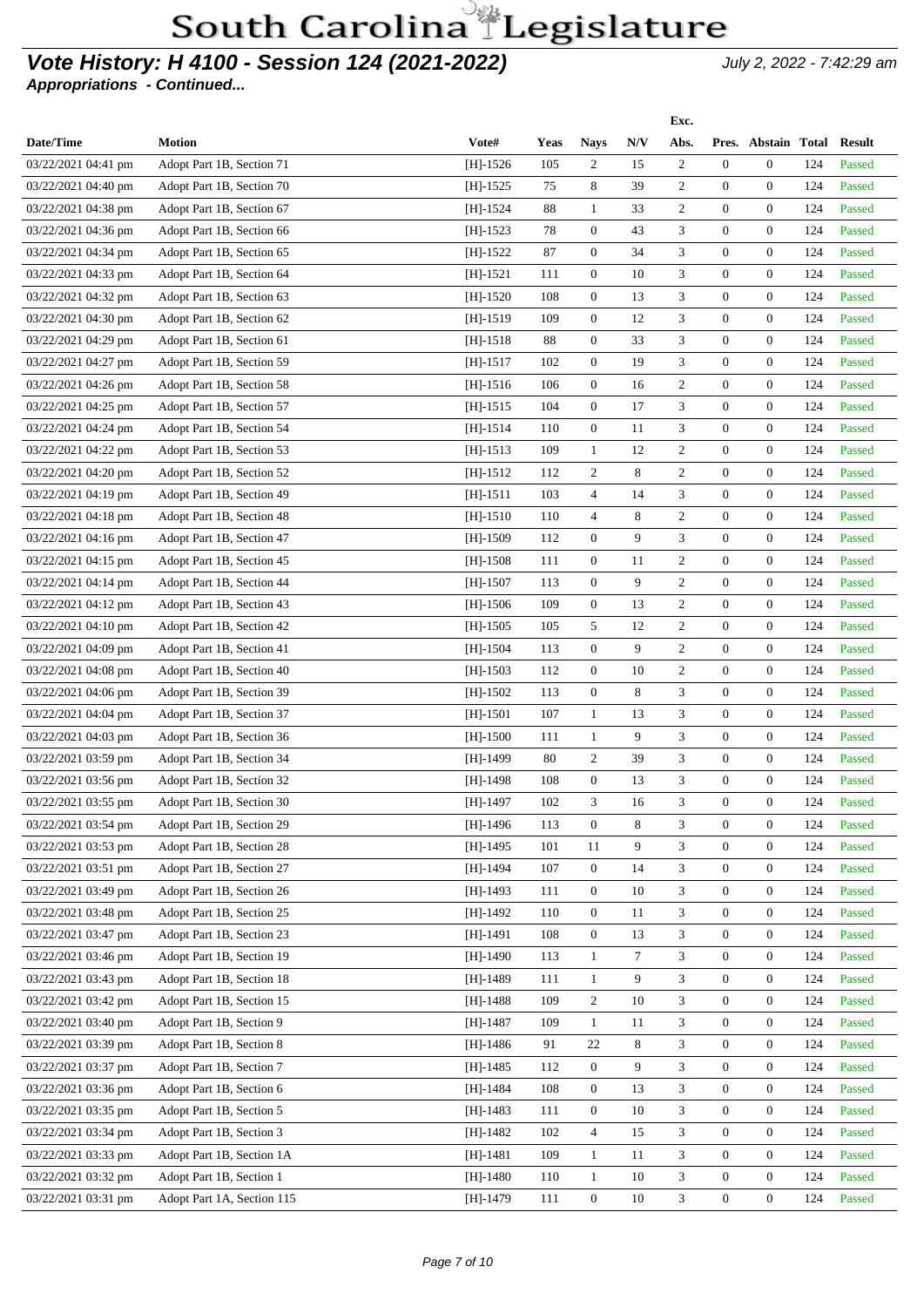#### **Vote History: H 4100 - Session 124 (2021-2022)** July 2, 2022 - 7:42:29 am

| Vote#<br>N/V<br>Date/Time<br><b>Motion</b><br>Yeas<br>Abs.<br>Pres. Abstain Total<br><b>Result</b><br><b>Nays</b><br>3<br>$\mathbf{0}$<br>03/22/2021 03:29 pm<br>$[H]-1478$<br>108<br>$\overline{0}$<br>13<br>$\overline{0}$<br>124<br>Passed<br>Adopt Part 1A, Section 114<br>98<br>$\mathbf{0}$<br>23<br>3<br>$\mathbf{0}$<br>$\overline{0}$<br>124<br>03/22/2021 03:28 pm<br>Adopt Part 1A, Section 113<br>$[H]-1477$<br>Passed<br>$\mathbf{0}$<br>3<br>0<br>$\overline{0}$<br>124<br>Adopt Part 1A, Section 112<br>115<br>6<br>Passed<br>03/22/2021 03:27 pm<br>$[H]-1476$<br>3<br>Adopt Part 1A, Section 111<br>101<br>$\mathbf{1}$<br>19<br>$\boldsymbol{0}$<br>$\overline{0}$<br>124<br>Passed<br>03/22/2021 03:26 pm<br>$[H]-1475$<br>102<br>$\mathbf{1}$<br>18<br>3<br>$\mathbf{0}$<br>$\overline{0}$<br>124<br>Adopt Part 1A, Section 110<br>$[H]-1474$<br>Passed<br>03/22/2021 03:25 pm<br>3<br>$\overline{4}$<br>40<br>0<br>$\overline{0}$<br>124<br>Adopt Part 1A, Section 109<br>$[H]-1473$<br>77<br>Passed<br>03/22/2021 03:24 pm<br>3<br>$\mathbf{0}$<br>$\tau$<br>$\mathbf{0}$<br>$\overline{0}$<br>124<br>Adopt Part 1A, Section 107<br>$[H]-1472$<br>114<br>Passed<br>03/22/2021 03:22 pm<br>$\mathbf{0}$<br>8<br>3<br>$\mathbf{0}$<br>$\mathbf{0}$<br>Adopt Part 1A, Section 106<br>113<br>124<br>Passed<br>03/22/2021 03:21 pm<br>$[H]-1471$<br>$\tau$<br>3<br>114<br>$\mathbf{0}$<br>0<br>$\overline{0}$<br>124<br>Adopt Part 1A, Section 105<br>$[H]-1470$<br>Passed<br>03/22/2021 03:20 pm<br>3<br>42<br>$\mathbf{0}$<br>$\overline{0}$<br>Adopt Part 1A, Section 104<br>78<br>$\mathbf{1}$<br>124<br>Passed<br>03/22/2021 03:19 pm<br>$[H]-1469$<br>8<br>3<br>2<br>$\mathbf{0}$<br>$\overline{0}$<br>124<br>Adopt Part 1A, Section 103<br>111<br>Passed<br>03/22/2021 03:18 pm<br>$[H]-1468$<br>3<br>$\overline{0}$<br>$\overline{0}$<br>Adopt Part 1A, Section 102<br>49<br>32<br>40<br>124<br>Passed<br>03/22/2021 03:17 pm<br>$[H]-1467$<br>$\overline{0}$<br>$\tau$<br>3<br>$\mathbf{0}$<br>$\overline{0}$<br>124<br>03/22/2021 03:15 pm<br>Adopt Part 1A, Section 101<br>$[H]-1466$<br>114<br>Passed<br>3<br>0<br>$\overline{0}$<br>124<br>Adopt Part 1A, Section 100<br>109<br>$\mathbf{1}$<br>11<br>Passed<br>03/22/2021 03:14 pm<br>$[H]-1465$<br>$\tau$<br>3<br>Adopt Part 1A, Section 99<br>102<br>12<br>$\boldsymbol{0}$<br>$\overline{0}$<br>124<br>Passed<br>03/22/2021 03:13 pm<br>[H]-1464<br>3<br>$\mathbf{1}$<br>5<br>$\mathbf{0}$<br>$\overline{0}$<br>124<br>Adopt Part 1A, Section 98<br>$[H]-1463$<br>115<br>Passed<br>03/22/2021 03:12 pm<br>$\tau$<br>3<br>114<br>$\mathbf{0}$<br>0<br>$\overline{0}$<br>124<br>Adopt Part 1A, Section 97<br>$[H]-1462$<br>Passed<br>03/22/2021 03:11 pm<br>3<br>$\mathbf{1}$<br>6<br>$\mathbf{0}$<br>$\overline{0}$<br>124<br>Adopt Part 1A, Section 96<br>114<br>Passed<br>03/22/2021 03:10 pm<br>[H]-1461<br>$\mathbf{0}$<br>3<br>$\mathbf{0}$<br>$\mathbf{0}$<br>Adopt Part 1A, Section 94<br>111<br>10<br>124<br>Passed<br>03/22/2021 03:09 pm<br>$[H]-1460$<br>108<br>3<br>10<br>3<br>0<br>$\overline{0}$<br>124<br>Adopt Part 1A, Section 93<br>$[H]-1459$<br>Passed<br>03/22/2021 03:08 pm<br>3<br>$\overline{4}$<br>$\mathbf{0}$<br>$\overline{0}$<br>Adopt Part 1A, Section 92D<br>106<br>11<br>124<br>Passed<br>03/22/2021 03:07 pm<br>[H]-1458<br>3<br>$\mathbf{1}$<br>9<br>$\mathbf{0}$<br>$\overline{0}$<br>124<br>Adopt Part 1A, Section 92C<br>111<br>Passed<br>03/22/2021 03:06 pm<br>$[H]-1457$<br>3<br>5<br>$\mathbf{0}$<br>$\overline{0}$<br>Adopt Part 1A, Section 92A<br>$\mathbf{1}$<br>124<br>Passed<br>03/22/2021 03:05 pm<br>$[H]-1456$<br>115<br>$\mathbf{0}$<br>3<br>$\overline{0}$<br>124<br>03/22/2021 03:04 pm<br>Adopt Part 1A, Section 91E<br>$[H]-1455$<br>111<br>10<br>$\boldsymbol{0}$<br>Passed<br>3<br>$\mathbf{0}$<br>9<br>0<br>$\mathbf{0}$<br>124<br>112<br>Passed<br>03/22/2021 03:03 pm<br>Adopt Part 1A, Section 91D<br>$[H]-1454$<br>$\tau$<br>3<br>Adopt Part 1A, Section 91C<br>114<br>$\boldsymbol{0}$<br>$\boldsymbol{0}$<br>$\overline{0}$<br>124<br>Passed<br>03/22/2021 03:02 pm<br>$[H]-1453$<br>$\tau$<br>3<br>113<br>$\mathbf{1}$<br>$\mathbf{0}$<br>$\overline{0}$<br>124<br>03/22/2021 03:01 pm<br>Adopt Part 1A, Section 91B<br>$[H]-1452$<br>Passed<br>$\tau$<br>3<br>$\mathbf{0}$<br>$\overline{0}$<br>124<br>Adopt Part 1A, Section 91A<br>$[H]-1451$<br>113<br>$\mathbf{1}$<br>Passed<br>03/22/2021 03:00 pm<br>9<br>3<br>$\mathbf{1}$<br>$\mathbf{0}$<br>$\overline{0}$<br>124<br>Adopt Part 1A, Section 87<br>111<br>Passed<br>03/22/2021 02:59 pm<br>$[H]-1450$<br>3<br>$\boldsymbol{0}$<br>99<br>12<br>10<br>$\overline{0}$<br>124<br>Passed<br>03/22/2021 02:57 pm<br>Adopt Part 1A, Section 85<br>$[H]-1449$<br>Adopt Part 1A, Section 83<br>$[H]-1448$<br>80<br>40<br>3<br>$\overline{0}$<br>$\overline{0}$<br>124<br>Passed<br>03/22/2021 02:56 pm<br>$\mathbf{1}$<br>$\mathbf{1}$<br>3<br>$\overline{0}$<br>$\mathbf{0}$<br>124<br>Passed<br>Adopt Part 1A, Section 82<br>$[H]-1447$<br>107<br>13<br>03/22/2021 02:55 pm<br>3<br>Adopt Part 1A, Section 81<br>5<br>42<br>$\overline{0}$<br>$\mathbf{0}$<br>124<br>Passed<br>03/22/2021 02:54 pm<br>$[H]-1446$<br>74<br>3<br>03/22/2021 02:53 pm<br>Adopt Part 1A, Section 80<br>$[H]-1445$<br>80<br>$\mathbf{1}$<br>40<br>$\mathbf{0}$<br>$\overline{0}$<br>124<br>Passed<br>Adopt Part 1A, Section 79<br>$\mathbf{1}$<br>3<br>$\mathbf{0}$<br>$\overline{0}$<br>124<br>03/22/2021 02:52 pm<br>$[H]-1444$<br>114<br>6<br>Passed<br>3<br>$\boldsymbol{0}$<br>Adopt Part 1A, Section 78<br>6<br>41<br>$\mathbf{0}$<br>124<br>Passed<br>03/22/2021 02:51 pm<br>$[H]-1443$<br>74<br>7<br>3<br>03/22/2021 02:50 pm<br>Adopt Part 1A, Section 75<br>$[H]-1442$<br>73<br>41<br>$\mathbf{0}$<br>$\boldsymbol{0}$<br>124<br>Passed<br>3<br>Adopt Part 1A, Section 74<br>$[H]-1441$<br>81<br>$\mathbf{1}$<br>39<br>$\mathbf{0}$<br>$\mathbf{0}$<br>124<br>03/22/2021 02:48 pm<br>Passed<br>3<br>$\overline{2}$<br>9<br>$\mathbf{0}$<br>$\boldsymbol{0}$<br>124<br>03/22/2021 02:47 pm<br>Adopt Part 1A, Section 73<br>$[H]-1440$<br>110<br>Passed<br>$\ensuremath{\mathfrak{Z}}$<br>Adopt Part 1A, Section 72<br>22<br>8<br>$\mathbf{0}$<br>$\mathbf{0}$<br>124<br>03/22/2021 02:46 pm<br>$[H]-1439$<br>91<br>Passed<br>9<br>3<br>Adopt Part 1A, Section 71<br>9<br>$\mathbf{0}$<br>$\boldsymbol{0}$<br>03/22/2021 02:45 pm<br>$[H]-1438$<br>103<br>124<br>Passed<br>3<br>Adopt Part 1A, Section 70<br>$[H]-1437$<br>12<br>39<br>$\mathbf{0}$<br>$\overline{0}$<br>124<br>Passed<br>03/22/2021 02:44 pm<br>70<br>Adopt Part 1A, Section 67<br>3<br>03/22/2021 02:43 pm<br>$[H]-1436$<br>91<br>$\mathbf{1}$<br>29<br>$\mathbf{0}$<br>$\overline{0}$<br>124<br>Passed<br>Adopt Part 1A, Section 66<br>$\overline{2}$<br>3<br>$\mathbf{0}$<br>$\mathbf{0}$<br>124<br>03/22/2021 02:41 pm<br>$[H]-1435$<br>78<br>41<br>Passed<br>3<br>$\boldsymbol{0}$<br>03/22/2021 02:40 pm<br>Adopt Part 1A, Section 65<br>$[H]-1434$<br>94<br>27<br>$\mathbf{0}$<br>$\boldsymbol{0}$<br>124<br>Passed<br>$\tau$<br>3<br>$\mathbf{0}$<br>03/22/2021 02:39 pm<br>Adopt Part 1A, Section 64<br>$[H]-1433$<br>113<br>$\mathbf{1}$<br>$\overline{0}$<br>124<br>Passed<br>3<br>$\boldsymbol{0}$<br>Adopt Part 1A, Section 63<br>$\mathbf{1}$<br>9<br>$\mathbf{0}$<br>124<br>Passed<br>03/22/2021 02:38 pm<br>$[H]-1432$<br>111<br>$\tau$<br>$\boldsymbol{0}$<br>$\overline{0}$<br>03/22/2021 02:37 pm<br>113<br>$\mathbf{1}$<br>124<br>Passed |                           |            |  | Exc.           |  |  |
|----------------------------------------------------------------------------------------------------------------------------------------------------------------------------------------------------------------------------------------------------------------------------------------------------------------------------------------------------------------------------------------------------------------------------------------------------------------------------------------------------------------------------------------------------------------------------------------------------------------------------------------------------------------------------------------------------------------------------------------------------------------------------------------------------------------------------------------------------------------------------------------------------------------------------------------------------------------------------------------------------------------------------------------------------------------------------------------------------------------------------------------------------------------------------------------------------------------------------------------------------------------------------------------------------------------------------------------------------------------------------------------------------------------------------------------------------------------------------------------------------------------------------------------------------------------------------------------------------------------------------------------------------------------------------------------------------------------------------------------------------------------------------------------------------------------------------------------------------------------------------------------------------------------------------------------------------------------------------------------------------------------------------------------------------------------------------------------------------------------------------------------------------------------------------------------------------------------------------------------------------------------------------------------------------------------------------------------------------------------------------------------------------------------------------------------------------------------------------------------------------------------------------------------------------------------------------------------------------------------------------------------------------------------------------------------------------------------------------------------------------------------------------------------------------------------------------------------------------------------------------------------------------------------------------------------------------------------------------------------------------------------------------------------------------------------------------------------------------------------------------------------------------------------------------------------------------------------------------------------------------------------------------------------------------------------------------------------------------------------------------------------------------------------------------------------------------------------------------------------------------------------------------------------------------------------------------------------------------------------------------------------------------------------------------------------------------------------------------------------------------------------------------------------------------------------------------------------------------------------------------------------------------------------------------------------------------------------------------------------------------------------------------------------------------------------------------------------------------------------------------------------------------------------------------------------------------------------------------------------------------------------------------------------------------------------------------------------------------------------------------------------------------------------------------------------------------------------------------------------------------------------------------------------------------------------------------------------------------------------------------------------------------------------------------------------------------------------------------------------------------------------------------------------------------------------------------------------------------------------------------------------------------------------------------------------------------------------------------------------------------------------------------------------------------------------------------------------------------------------------------------------------------------------------------------------------------------------------------------------------------------------------------------------------------------------------------------------------------------------------------------------------------------------------------------------------------------------------------------------------------------------------------------------------------------------------------------------------------------------------------------------------------------------------------------------------------------------------------------------------------------------------------------------------------------------------------------------------------------------------------------------------------------------------------------------------------------------------------------------------------------------------------------------------------------------------------------------------------------------------------------------------------------------------------------------------------------------------------------------------------------------------------------------------------------------------------------------------------------------------------------------------------------------------------------------------------------------------------------------------------------------------------------------------------------------------------------------------------------------------------------------------------------------------------------------------------------------------------------------------------------------------------------------------------------------------------------------------------------------------------------------------------------------------------------------------------------------------------------------------------------------------------------------------------------------------------------------------------------------------------------------------------------------------------------------------------------------------------------------------------------------------------------------------------------------------------------------------------------------------------------------------------------------------------------------------------------------------------------------------------------------------|---------------------------|------------|--|----------------|--|--|
|                                                                                                                                                                                                                                                                                                                                                                                                                                                                                                                                                                                                                                                                                                                                                                                                                                                                                                                                                                                                                                                                                                                                                                                                                                                                                                                                                                                                                                                                                                                                                                                                                                                                                                                                                                                                                                                                                                                                                                                                                                                                                                                                                                                                                                                                                                                                                                                                                                                                                                                                                                                                                                                                                                                                                                                                                                                                                                                                                                                                                                                                                                                                                                                                                                                                                                                                                                                                                                                                                                                                                                                                                                                                                                                                                                                                                                                                                                                                                                                                                                                                                                                                                                                                                                                                                                                                                                                                                                                                                                                                                                                                                                                                                                                                                                                                                                                                                                                                                                                                                                                                                                                                                                                                                                                                                                                                                                                                                                                                                                                                                                                                                                                                                                                                                                                                                                                                                                                                                                                                                                                                                                                                                                                                                                                                                                                                                                                                                                                                                                                                                                                                                                                                                                                                                                                                                                                                                                                                                                                                                                                                                                                                                                                                                                                                                                                                                                                                                                                                                                                      |                           |            |  |                |  |  |
|                                                                                                                                                                                                                                                                                                                                                                                                                                                                                                                                                                                                                                                                                                                                                                                                                                                                                                                                                                                                                                                                                                                                                                                                                                                                                                                                                                                                                                                                                                                                                                                                                                                                                                                                                                                                                                                                                                                                                                                                                                                                                                                                                                                                                                                                                                                                                                                                                                                                                                                                                                                                                                                                                                                                                                                                                                                                                                                                                                                                                                                                                                                                                                                                                                                                                                                                                                                                                                                                                                                                                                                                                                                                                                                                                                                                                                                                                                                                                                                                                                                                                                                                                                                                                                                                                                                                                                                                                                                                                                                                                                                                                                                                                                                                                                                                                                                                                                                                                                                                                                                                                                                                                                                                                                                                                                                                                                                                                                                                                                                                                                                                                                                                                                                                                                                                                                                                                                                                                                                                                                                                                                                                                                                                                                                                                                                                                                                                                                                                                                                                                                                                                                                                                                                                                                                                                                                                                                                                                                                                                                                                                                                                                                                                                                                                                                                                                                                                                                                                                                                      |                           |            |  |                |  |  |
|                                                                                                                                                                                                                                                                                                                                                                                                                                                                                                                                                                                                                                                                                                                                                                                                                                                                                                                                                                                                                                                                                                                                                                                                                                                                                                                                                                                                                                                                                                                                                                                                                                                                                                                                                                                                                                                                                                                                                                                                                                                                                                                                                                                                                                                                                                                                                                                                                                                                                                                                                                                                                                                                                                                                                                                                                                                                                                                                                                                                                                                                                                                                                                                                                                                                                                                                                                                                                                                                                                                                                                                                                                                                                                                                                                                                                                                                                                                                                                                                                                                                                                                                                                                                                                                                                                                                                                                                                                                                                                                                                                                                                                                                                                                                                                                                                                                                                                                                                                                                                                                                                                                                                                                                                                                                                                                                                                                                                                                                                                                                                                                                                                                                                                                                                                                                                                                                                                                                                                                                                                                                                                                                                                                                                                                                                                                                                                                                                                                                                                                                                                                                                                                                                                                                                                                                                                                                                                                                                                                                                                                                                                                                                                                                                                                                                                                                                                                                                                                                                                                      |                           |            |  |                |  |  |
|                                                                                                                                                                                                                                                                                                                                                                                                                                                                                                                                                                                                                                                                                                                                                                                                                                                                                                                                                                                                                                                                                                                                                                                                                                                                                                                                                                                                                                                                                                                                                                                                                                                                                                                                                                                                                                                                                                                                                                                                                                                                                                                                                                                                                                                                                                                                                                                                                                                                                                                                                                                                                                                                                                                                                                                                                                                                                                                                                                                                                                                                                                                                                                                                                                                                                                                                                                                                                                                                                                                                                                                                                                                                                                                                                                                                                                                                                                                                                                                                                                                                                                                                                                                                                                                                                                                                                                                                                                                                                                                                                                                                                                                                                                                                                                                                                                                                                                                                                                                                                                                                                                                                                                                                                                                                                                                                                                                                                                                                                                                                                                                                                                                                                                                                                                                                                                                                                                                                                                                                                                                                                                                                                                                                                                                                                                                                                                                                                                                                                                                                                                                                                                                                                                                                                                                                                                                                                                                                                                                                                                                                                                                                                                                                                                                                                                                                                                                                                                                                                                                      |                           |            |  |                |  |  |
|                                                                                                                                                                                                                                                                                                                                                                                                                                                                                                                                                                                                                                                                                                                                                                                                                                                                                                                                                                                                                                                                                                                                                                                                                                                                                                                                                                                                                                                                                                                                                                                                                                                                                                                                                                                                                                                                                                                                                                                                                                                                                                                                                                                                                                                                                                                                                                                                                                                                                                                                                                                                                                                                                                                                                                                                                                                                                                                                                                                                                                                                                                                                                                                                                                                                                                                                                                                                                                                                                                                                                                                                                                                                                                                                                                                                                                                                                                                                                                                                                                                                                                                                                                                                                                                                                                                                                                                                                                                                                                                                                                                                                                                                                                                                                                                                                                                                                                                                                                                                                                                                                                                                                                                                                                                                                                                                                                                                                                                                                                                                                                                                                                                                                                                                                                                                                                                                                                                                                                                                                                                                                                                                                                                                                                                                                                                                                                                                                                                                                                                                                                                                                                                                                                                                                                                                                                                                                                                                                                                                                                                                                                                                                                                                                                                                                                                                                                                                                                                                                                                      |                           |            |  |                |  |  |
|                                                                                                                                                                                                                                                                                                                                                                                                                                                                                                                                                                                                                                                                                                                                                                                                                                                                                                                                                                                                                                                                                                                                                                                                                                                                                                                                                                                                                                                                                                                                                                                                                                                                                                                                                                                                                                                                                                                                                                                                                                                                                                                                                                                                                                                                                                                                                                                                                                                                                                                                                                                                                                                                                                                                                                                                                                                                                                                                                                                                                                                                                                                                                                                                                                                                                                                                                                                                                                                                                                                                                                                                                                                                                                                                                                                                                                                                                                                                                                                                                                                                                                                                                                                                                                                                                                                                                                                                                                                                                                                                                                                                                                                                                                                                                                                                                                                                                                                                                                                                                                                                                                                                                                                                                                                                                                                                                                                                                                                                                                                                                                                                                                                                                                                                                                                                                                                                                                                                                                                                                                                                                                                                                                                                                                                                                                                                                                                                                                                                                                                                                                                                                                                                                                                                                                                                                                                                                                                                                                                                                                                                                                                                                                                                                                                                                                                                                                                                                                                                                                                      |                           |            |  |                |  |  |
|                                                                                                                                                                                                                                                                                                                                                                                                                                                                                                                                                                                                                                                                                                                                                                                                                                                                                                                                                                                                                                                                                                                                                                                                                                                                                                                                                                                                                                                                                                                                                                                                                                                                                                                                                                                                                                                                                                                                                                                                                                                                                                                                                                                                                                                                                                                                                                                                                                                                                                                                                                                                                                                                                                                                                                                                                                                                                                                                                                                                                                                                                                                                                                                                                                                                                                                                                                                                                                                                                                                                                                                                                                                                                                                                                                                                                                                                                                                                                                                                                                                                                                                                                                                                                                                                                                                                                                                                                                                                                                                                                                                                                                                                                                                                                                                                                                                                                                                                                                                                                                                                                                                                                                                                                                                                                                                                                                                                                                                                                                                                                                                                                                                                                                                                                                                                                                                                                                                                                                                                                                                                                                                                                                                                                                                                                                                                                                                                                                                                                                                                                                                                                                                                                                                                                                                                                                                                                                                                                                                                                                                                                                                                                                                                                                                                                                                                                                                                                                                                                                                      |                           |            |  |                |  |  |
|                                                                                                                                                                                                                                                                                                                                                                                                                                                                                                                                                                                                                                                                                                                                                                                                                                                                                                                                                                                                                                                                                                                                                                                                                                                                                                                                                                                                                                                                                                                                                                                                                                                                                                                                                                                                                                                                                                                                                                                                                                                                                                                                                                                                                                                                                                                                                                                                                                                                                                                                                                                                                                                                                                                                                                                                                                                                                                                                                                                                                                                                                                                                                                                                                                                                                                                                                                                                                                                                                                                                                                                                                                                                                                                                                                                                                                                                                                                                                                                                                                                                                                                                                                                                                                                                                                                                                                                                                                                                                                                                                                                                                                                                                                                                                                                                                                                                                                                                                                                                                                                                                                                                                                                                                                                                                                                                                                                                                                                                                                                                                                                                                                                                                                                                                                                                                                                                                                                                                                                                                                                                                                                                                                                                                                                                                                                                                                                                                                                                                                                                                                                                                                                                                                                                                                                                                                                                                                                                                                                                                                                                                                                                                                                                                                                                                                                                                                                                                                                                                                                      |                           |            |  |                |  |  |
|                                                                                                                                                                                                                                                                                                                                                                                                                                                                                                                                                                                                                                                                                                                                                                                                                                                                                                                                                                                                                                                                                                                                                                                                                                                                                                                                                                                                                                                                                                                                                                                                                                                                                                                                                                                                                                                                                                                                                                                                                                                                                                                                                                                                                                                                                                                                                                                                                                                                                                                                                                                                                                                                                                                                                                                                                                                                                                                                                                                                                                                                                                                                                                                                                                                                                                                                                                                                                                                                                                                                                                                                                                                                                                                                                                                                                                                                                                                                                                                                                                                                                                                                                                                                                                                                                                                                                                                                                                                                                                                                                                                                                                                                                                                                                                                                                                                                                                                                                                                                                                                                                                                                                                                                                                                                                                                                                                                                                                                                                                                                                                                                                                                                                                                                                                                                                                                                                                                                                                                                                                                                                                                                                                                                                                                                                                                                                                                                                                                                                                                                                                                                                                                                                                                                                                                                                                                                                                                                                                                                                                                                                                                                                                                                                                                                                                                                                                                                                                                                                                                      |                           |            |  |                |  |  |
|                                                                                                                                                                                                                                                                                                                                                                                                                                                                                                                                                                                                                                                                                                                                                                                                                                                                                                                                                                                                                                                                                                                                                                                                                                                                                                                                                                                                                                                                                                                                                                                                                                                                                                                                                                                                                                                                                                                                                                                                                                                                                                                                                                                                                                                                                                                                                                                                                                                                                                                                                                                                                                                                                                                                                                                                                                                                                                                                                                                                                                                                                                                                                                                                                                                                                                                                                                                                                                                                                                                                                                                                                                                                                                                                                                                                                                                                                                                                                                                                                                                                                                                                                                                                                                                                                                                                                                                                                                                                                                                                                                                                                                                                                                                                                                                                                                                                                                                                                                                                                                                                                                                                                                                                                                                                                                                                                                                                                                                                                                                                                                                                                                                                                                                                                                                                                                                                                                                                                                                                                                                                                                                                                                                                                                                                                                                                                                                                                                                                                                                                                                                                                                                                                                                                                                                                                                                                                                                                                                                                                                                                                                                                                                                                                                                                                                                                                                                                                                                                                                                      |                           |            |  |                |  |  |
|                                                                                                                                                                                                                                                                                                                                                                                                                                                                                                                                                                                                                                                                                                                                                                                                                                                                                                                                                                                                                                                                                                                                                                                                                                                                                                                                                                                                                                                                                                                                                                                                                                                                                                                                                                                                                                                                                                                                                                                                                                                                                                                                                                                                                                                                                                                                                                                                                                                                                                                                                                                                                                                                                                                                                                                                                                                                                                                                                                                                                                                                                                                                                                                                                                                                                                                                                                                                                                                                                                                                                                                                                                                                                                                                                                                                                                                                                                                                                                                                                                                                                                                                                                                                                                                                                                                                                                                                                                                                                                                                                                                                                                                                                                                                                                                                                                                                                                                                                                                                                                                                                                                                                                                                                                                                                                                                                                                                                                                                                                                                                                                                                                                                                                                                                                                                                                                                                                                                                                                                                                                                                                                                                                                                                                                                                                                                                                                                                                                                                                                                                                                                                                                                                                                                                                                                                                                                                                                                                                                                                                                                                                                                                                                                                                                                                                                                                                                                                                                                                                                      |                           |            |  |                |  |  |
|                                                                                                                                                                                                                                                                                                                                                                                                                                                                                                                                                                                                                                                                                                                                                                                                                                                                                                                                                                                                                                                                                                                                                                                                                                                                                                                                                                                                                                                                                                                                                                                                                                                                                                                                                                                                                                                                                                                                                                                                                                                                                                                                                                                                                                                                                                                                                                                                                                                                                                                                                                                                                                                                                                                                                                                                                                                                                                                                                                                                                                                                                                                                                                                                                                                                                                                                                                                                                                                                                                                                                                                                                                                                                                                                                                                                                                                                                                                                                                                                                                                                                                                                                                                                                                                                                                                                                                                                                                                                                                                                                                                                                                                                                                                                                                                                                                                                                                                                                                                                                                                                                                                                                                                                                                                                                                                                                                                                                                                                                                                                                                                                                                                                                                                                                                                                                                                                                                                                                                                                                                                                                                                                                                                                                                                                                                                                                                                                                                                                                                                                                                                                                                                                                                                                                                                                                                                                                                                                                                                                                                                                                                                                                                                                                                                                                                                                                                                                                                                                                                                      |                           |            |  |                |  |  |
|                                                                                                                                                                                                                                                                                                                                                                                                                                                                                                                                                                                                                                                                                                                                                                                                                                                                                                                                                                                                                                                                                                                                                                                                                                                                                                                                                                                                                                                                                                                                                                                                                                                                                                                                                                                                                                                                                                                                                                                                                                                                                                                                                                                                                                                                                                                                                                                                                                                                                                                                                                                                                                                                                                                                                                                                                                                                                                                                                                                                                                                                                                                                                                                                                                                                                                                                                                                                                                                                                                                                                                                                                                                                                                                                                                                                                                                                                                                                                                                                                                                                                                                                                                                                                                                                                                                                                                                                                                                                                                                                                                                                                                                                                                                                                                                                                                                                                                                                                                                                                                                                                                                                                                                                                                                                                                                                                                                                                                                                                                                                                                                                                                                                                                                                                                                                                                                                                                                                                                                                                                                                                                                                                                                                                                                                                                                                                                                                                                                                                                                                                                                                                                                                                                                                                                                                                                                                                                                                                                                                                                                                                                                                                                                                                                                                                                                                                                                                                                                                                                                      |                           |            |  |                |  |  |
|                                                                                                                                                                                                                                                                                                                                                                                                                                                                                                                                                                                                                                                                                                                                                                                                                                                                                                                                                                                                                                                                                                                                                                                                                                                                                                                                                                                                                                                                                                                                                                                                                                                                                                                                                                                                                                                                                                                                                                                                                                                                                                                                                                                                                                                                                                                                                                                                                                                                                                                                                                                                                                                                                                                                                                                                                                                                                                                                                                                                                                                                                                                                                                                                                                                                                                                                                                                                                                                                                                                                                                                                                                                                                                                                                                                                                                                                                                                                                                                                                                                                                                                                                                                                                                                                                                                                                                                                                                                                                                                                                                                                                                                                                                                                                                                                                                                                                                                                                                                                                                                                                                                                                                                                                                                                                                                                                                                                                                                                                                                                                                                                                                                                                                                                                                                                                                                                                                                                                                                                                                                                                                                                                                                                                                                                                                                                                                                                                                                                                                                                                                                                                                                                                                                                                                                                                                                                                                                                                                                                                                                                                                                                                                                                                                                                                                                                                                                                                                                                                                                      |                           |            |  |                |  |  |
|                                                                                                                                                                                                                                                                                                                                                                                                                                                                                                                                                                                                                                                                                                                                                                                                                                                                                                                                                                                                                                                                                                                                                                                                                                                                                                                                                                                                                                                                                                                                                                                                                                                                                                                                                                                                                                                                                                                                                                                                                                                                                                                                                                                                                                                                                                                                                                                                                                                                                                                                                                                                                                                                                                                                                                                                                                                                                                                                                                                                                                                                                                                                                                                                                                                                                                                                                                                                                                                                                                                                                                                                                                                                                                                                                                                                                                                                                                                                                                                                                                                                                                                                                                                                                                                                                                                                                                                                                                                                                                                                                                                                                                                                                                                                                                                                                                                                                                                                                                                                                                                                                                                                                                                                                                                                                                                                                                                                                                                                                                                                                                                                                                                                                                                                                                                                                                                                                                                                                                                                                                                                                                                                                                                                                                                                                                                                                                                                                                                                                                                                                                                                                                                                                                                                                                                                                                                                                                                                                                                                                                                                                                                                                                                                                                                                                                                                                                                                                                                                                                                      |                           |            |  |                |  |  |
|                                                                                                                                                                                                                                                                                                                                                                                                                                                                                                                                                                                                                                                                                                                                                                                                                                                                                                                                                                                                                                                                                                                                                                                                                                                                                                                                                                                                                                                                                                                                                                                                                                                                                                                                                                                                                                                                                                                                                                                                                                                                                                                                                                                                                                                                                                                                                                                                                                                                                                                                                                                                                                                                                                                                                                                                                                                                                                                                                                                                                                                                                                                                                                                                                                                                                                                                                                                                                                                                                                                                                                                                                                                                                                                                                                                                                                                                                                                                                                                                                                                                                                                                                                                                                                                                                                                                                                                                                                                                                                                                                                                                                                                                                                                                                                                                                                                                                                                                                                                                                                                                                                                                                                                                                                                                                                                                                                                                                                                                                                                                                                                                                                                                                                                                                                                                                                                                                                                                                                                                                                                                                                                                                                                                                                                                                                                                                                                                                                                                                                                                                                                                                                                                                                                                                                                                                                                                                                                                                                                                                                                                                                                                                                                                                                                                                                                                                                                                                                                                                                                      |                           |            |  |                |  |  |
|                                                                                                                                                                                                                                                                                                                                                                                                                                                                                                                                                                                                                                                                                                                                                                                                                                                                                                                                                                                                                                                                                                                                                                                                                                                                                                                                                                                                                                                                                                                                                                                                                                                                                                                                                                                                                                                                                                                                                                                                                                                                                                                                                                                                                                                                                                                                                                                                                                                                                                                                                                                                                                                                                                                                                                                                                                                                                                                                                                                                                                                                                                                                                                                                                                                                                                                                                                                                                                                                                                                                                                                                                                                                                                                                                                                                                                                                                                                                                                                                                                                                                                                                                                                                                                                                                                                                                                                                                                                                                                                                                                                                                                                                                                                                                                                                                                                                                                                                                                                                                                                                                                                                                                                                                                                                                                                                                                                                                                                                                                                                                                                                                                                                                                                                                                                                                                                                                                                                                                                                                                                                                                                                                                                                                                                                                                                                                                                                                                                                                                                                                                                                                                                                                                                                                                                                                                                                                                                                                                                                                                                                                                                                                                                                                                                                                                                                                                                                                                                                                                                      |                           |            |  |                |  |  |
|                                                                                                                                                                                                                                                                                                                                                                                                                                                                                                                                                                                                                                                                                                                                                                                                                                                                                                                                                                                                                                                                                                                                                                                                                                                                                                                                                                                                                                                                                                                                                                                                                                                                                                                                                                                                                                                                                                                                                                                                                                                                                                                                                                                                                                                                                                                                                                                                                                                                                                                                                                                                                                                                                                                                                                                                                                                                                                                                                                                                                                                                                                                                                                                                                                                                                                                                                                                                                                                                                                                                                                                                                                                                                                                                                                                                                                                                                                                                                                                                                                                                                                                                                                                                                                                                                                                                                                                                                                                                                                                                                                                                                                                                                                                                                                                                                                                                                                                                                                                                                                                                                                                                                                                                                                                                                                                                                                                                                                                                                                                                                                                                                                                                                                                                                                                                                                                                                                                                                                                                                                                                                                                                                                                                                                                                                                                                                                                                                                                                                                                                                                                                                                                                                                                                                                                                                                                                                                                                                                                                                                                                                                                                                                                                                                                                                                                                                                                                                                                                                                                      |                           |            |  |                |  |  |
|                                                                                                                                                                                                                                                                                                                                                                                                                                                                                                                                                                                                                                                                                                                                                                                                                                                                                                                                                                                                                                                                                                                                                                                                                                                                                                                                                                                                                                                                                                                                                                                                                                                                                                                                                                                                                                                                                                                                                                                                                                                                                                                                                                                                                                                                                                                                                                                                                                                                                                                                                                                                                                                                                                                                                                                                                                                                                                                                                                                                                                                                                                                                                                                                                                                                                                                                                                                                                                                                                                                                                                                                                                                                                                                                                                                                                                                                                                                                                                                                                                                                                                                                                                                                                                                                                                                                                                                                                                                                                                                                                                                                                                                                                                                                                                                                                                                                                                                                                                                                                                                                                                                                                                                                                                                                                                                                                                                                                                                                                                                                                                                                                                                                                                                                                                                                                                                                                                                                                                                                                                                                                                                                                                                                                                                                                                                                                                                                                                                                                                                                                                                                                                                                                                                                                                                                                                                                                                                                                                                                                                                                                                                                                                                                                                                                                                                                                                                                                                                                                                                      |                           |            |  |                |  |  |
|                                                                                                                                                                                                                                                                                                                                                                                                                                                                                                                                                                                                                                                                                                                                                                                                                                                                                                                                                                                                                                                                                                                                                                                                                                                                                                                                                                                                                                                                                                                                                                                                                                                                                                                                                                                                                                                                                                                                                                                                                                                                                                                                                                                                                                                                                                                                                                                                                                                                                                                                                                                                                                                                                                                                                                                                                                                                                                                                                                                                                                                                                                                                                                                                                                                                                                                                                                                                                                                                                                                                                                                                                                                                                                                                                                                                                                                                                                                                                                                                                                                                                                                                                                                                                                                                                                                                                                                                                                                                                                                                                                                                                                                                                                                                                                                                                                                                                                                                                                                                                                                                                                                                                                                                                                                                                                                                                                                                                                                                                                                                                                                                                                                                                                                                                                                                                                                                                                                                                                                                                                                                                                                                                                                                                                                                                                                                                                                                                                                                                                                                                                                                                                                                                                                                                                                                                                                                                                                                                                                                                                                                                                                                                                                                                                                                                                                                                                                                                                                                                                                      |                           |            |  |                |  |  |
|                                                                                                                                                                                                                                                                                                                                                                                                                                                                                                                                                                                                                                                                                                                                                                                                                                                                                                                                                                                                                                                                                                                                                                                                                                                                                                                                                                                                                                                                                                                                                                                                                                                                                                                                                                                                                                                                                                                                                                                                                                                                                                                                                                                                                                                                                                                                                                                                                                                                                                                                                                                                                                                                                                                                                                                                                                                                                                                                                                                                                                                                                                                                                                                                                                                                                                                                                                                                                                                                                                                                                                                                                                                                                                                                                                                                                                                                                                                                                                                                                                                                                                                                                                                                                                                                                                                                                                                                                                                                                                                                                                                                                                                                                                                                                                                                                                                                                                                                                                                                                                                                                                                                                                                                                                                                                                                                                                                                                                                                                                                                                                                                                                                                                                                                                                                                                                                                                                                                                                                                                                                                                                                                                                                                                                                                                                                                                                                                                                                                                                                                                                                                                                                                                                                                                                                                                                                                                                                                                                                                                                                                                                                                                                                                                                                                                                                                                                                                                                                                                                                      |                           |            |  |                |  |  |
|                                                                                                                                                                                                                                                                                                                                                                                                                                                                                                                                                                                                                                                                                                                                                                                                                                                                                                                                                                                                                                                                                                                                                                                                                                                                                                                                                                                                                                                                                                                                                                                                                                                                                                                                                                                                                                                                                                                                                                                                                                                                                                                                                                                                                                                                                                                                                                                                                                                                                                                                                                                                                                                                                                                                                                                                                                                                                                                                                                                                                                                                                                                                                                                                                                                                                                                                                                                                                                                                                                                                                                                                                                                                                                                                                                                                                                                                                                                                                                                                                                                                                                                                                                                                                                                                                                                                                                                                                                                                                                                                                                                                                                                                                                                                                                                                                                                                                                                                                                                                                                                                                                                                                                                                                                                                                                                                                                                                                                                                                                                                                                                                                                                                                                                                                                                                                                                                                                                                                                                                                                                                                                                                                                                                                                                                                                                                                                                                                                                                                                                                                                                                                                                                                                                                                                                                                                                                                                                                                                                                                                                                                                                                                                                                                                                                                                                                                                                                                                                                                                                      |                           |            |  |                |  |  |
|                                                                                                                                                                                                                                                                                                                                                                                                                                                                                                                                                                                                                                                                                                                                                                                                                                                                                                                                                                                                                                                                                                                                                                                                                                                                                                                                                                                                                                                                                                                                                                                                                                                                                                                                                                                                                                                                                                                                                                                                                                                                                                                                                                                                                                                                                                                                                                                                                                                                                                                                                                                                                                                                                                                                                                                                                                                                                                                                                                                                                                                                                                                                                                                                                                                                                                                                                                                                                                                                                                                                                                                                                                                                                                                                                                                                                                                                                                                                                                                                                                                                                                                                                                                                                                                                                                                                                                                                                                                                                                                                                                                                                                                                                                                                                                                                                                                                                                                                                                                                                                                                                                                                                                                                                                                                                                                                                                                                                                                                                                                                                                                                                                                                                                                                                                                                                                                                                                                                                                                                                                                                                                                                                                                                                                                                                                                                                                                                                                                                                                                                                                                                                                                                                                                                                                                                                                                                                                                                                                                                                                                                                                                                                                                                                                                                                                                                                                                                                                                                                                                      |                           |            |  |                |  |  |
|                                                                                                                                                                                                                                                                                                                                                                                                                                                                                                                                                                                                                                                                                                                                                                                                                                                                                                                                                                                                                                                                                                                                                                                                                                                                                                                                                                                                                                                                                                                                                                                                                                                                                                                                                                                                                                                                                                                                                                                                                                                                                                                                                                                                                                                                                                                                                                                                                                                                                                                                                                                                                                                                                                                                                                                                                                                                                                                                                                                                                                                                                                                                                                                                                                                                                                                                                                                                                                                                                                                                                                                                                                                                                                                                                                                                                                                                                                                                                                                                                                                                                                                                                                                                                                                                                                                                                                                                                                                                                                                                                                                                                                                                                                                                                                                                                                                                                                                                                                                                                                                                                                                                                                                                                                                                                                                                                                                                                                                                                                                                                                                                                                                                                                                                                                                                                                                                                                                                                                                                                                                                                                                                                                                                                                                                                                                                                                                                                                                                                                                                                                                                                                                                                                                                                                                                                                                                                                                                                                                                                                                                                                                                                                                                                                                                                                                                                                                                                                                                                                                      |                           |            |  |                |  |  |
|                                                                                                                                                                                                                                                                                                                                                                                                                                                                                                                                                                                                                                                                                                                                                                                                                                                                                                                                                                                                                                                                                                                                                                                                                                                                                                                                                                                                                                                                                                                                                                                                                                                                                                                                                                                                                                                                                                                                                                                                                                                                                                                                                                                                                                                                                                                                                                                                                                                                                                                                                                                                                                                                                                                                                                                                                                                                                                                                                                                                                                                                                                                                                                                                                                                                                                                                                                                                                                                                                                                                                                                                                                                                                                                                                                                                                                                                                                                                                                                                                                                                                                                                                                                                                                                                                                                                                                                                                                                                                                                                                                                                                                                                                                                                                                                                                                                                                                                                                                                                                                                                                                                                                                                                                                                                                                                                                                                                                                                                                                                                                                                                                                                                                                                                                                                                                                                                                                                                                                                                                                                                                                                                                                                                                                                                                                                                                                                                                                                                                                                                                                                                                                                                                                                                                                                                                                                                                                                                                                                                                                                                                                                                                                                                                                                                                                                                                                                                                                                                                                                      |                           |            |  |                |  |  |
|                                                                                                                                                                                                                                                                                                                                                                                                                                                                                                                                                                                                                                                                                                                                                                                                                                                                                                                                                                                                                                                                                                                                                                                                                                                                                                                                                                                                                                                                                                                                                                                                                                                                                                                                                                                                                                                                                                                                                                                                                                                                                                                                                                                                                                                                                                                                                                                                                                                                                                                                                                                                                                                                                                                                                                                                                                                                                                                                                                                                                                                                                                                                                                                                                                                                                                                                                                                                                                                                                                                                                                                                                                                                                                                                                                                                                                                                                                                                                                                                                                                                                                                                                                                                                                                                                                                                                                                                                                                                                                                                                                                                                                                                                                                                                                                                                                                                                                                                                                                                                                                                                                                                                                                                                                                                                                                                                                                                                                                                                                                                                                                                                                                                                                                                                                                                                                                                                                                                                                                                                                                                                                                                                                                                                                                                                                                                                                                                                                                                                                                                                                                                                                                                                                                                                                                                                                                                                                                                                                                                                                                                                                                                                                                                                                                                                                                                                                                                                                                                                                                      |                           |            |  |                |  |  |
|                                                                                                                                                                                                                                                                                                                                                                                                                                                                                                                                                                                                                                                                                                                                                                                                                                                                                                                                                                                                                                                                                                                                                                                                                                                                                                                                                                                                                                                                                                                                                                                                                                                                                                                                                                                                                                                                                                                                                                                                                                                                                                                                                                                                                                                                                                                                                                                                                                                                                                                                                                                                                                                                                                                                                                                                                                                                                                                                                                                                                                                                                                                                                                                                                                                                                                                                                                                                                                                                                                                                                                                                                                                                                                                                                                                                                                                                                                                                                                                                                                                                                                                                                                                                                                                                                                                                                                                                                                                                                                                                                                                                                                                                                                                                                                                                                                                                                                                                                                                                                                                                                                                                                                                                                                                                                                                                                                                                                                                                                                                                                                                                                                                                                                                                                                                                                                                                                                                                                                                                                                                                                                                                                                                                                                                                                                                                                                                                                                                                                                                                                                                                                                                                                                                                                                                                                                                                                                                                                                                                                                                                                                                                                                                                                                                                                                                                                                                                                                                                                                                      |                           |            |  |                |  |  |
|                                                                                                                                                                                                                                                                                                                                                                                                                                                                                                                                                                                                                                                                                                                                                                                                                                                                                                                                                                                                                                                                                                                                                                                                                                                                                                                                                                                                                                                                                                                                                                                                                                                                                                                                                                                                                                                                                                                                                                                                                                                                                                                                                                                                                                                                                                                                                                                                                                                                                                                                                                                                                                                                                                                                                                                                                                                                                                                                                                                                                                                                                                                                                                                                                                                                                                                                                                                                                                                                                                                                                                                                                                                                                                                                                                                                                                                                                                                                                                                                                                                                                                                                                                                                                                                                                                                                                                                                                                                                                                                                                                                                                                                                                                                                                                                                                                                                                                                                                                                                                                                                                                                                                                                                                                                                                                                                                                                                                                                                                                                                                                                                                                                                                                                                                                                                                                                                                                                                                                                                                                                                                                                                                                                                                                                                                                                                                                                                                                                                                                                                                                                                                                                                                                                                                                                                                                                                                                                                                                                                                                                                                                                                                                                                                                                                                                                                                                                                                                                                                                                      |                           |            |  |                |  |  |
|                                                                                                                                                                                                                                                                                                                                                                                                                                                                                                                                                                                                                                                                                                                                                                                                                                                                                                                                                                                                                                                                                                                                                                                                                                                                                                                                                                                                                                                                                                                                                                                                                                                                                                                                                                                                                                                                                                                                                                                                                                                                                                                                                                                                                                                                                                                                                                                                                                                                                                                                                                                                                                                                                                                                                                                                                                                                                                                                                                                                                                                                                                                                                                                                                                                                                                                                                                                                                                                                                                                                                                                                                                                                                                                                                                                                                                                                                                                                                                                                                                                                                                                                                                                                                                                                                                                                                                                                                                                                                                                                                                                                                                                                                                                                                                                                                                                                                                                                                                                                                                                                                                                                                                                                                                                                                                                                                                                                                                                                                                                                                                                                                                                                                                                                                                                                                                                                                                                                                                                                                                                                                                                                                                                                                                                                                                                                                                                                                                                                                                                                                                                                                                                                                                                                                                                                                                                                                                                                                                                                                                                                                                                                                                                                                                                                                                                                                                                                                                                                                                                      |                           |            |  |                |  |  |
|                                                                                                                                                                                                                                                                                                                                                                                                                                                                                                                                                                                                                                                                                                                                                                                                                                                                                                                                                                                                                                                                                                                                                                                                                                                                                                                                                                                                                                                                                                                                                                                                                                                                                                                                                                                                                                                                                                                                                                                                                                                                                                                                                                                                                                                                                                                                                                                                                                                                                                                                                                                                                                                                                                                                                                                                                                                                                                                                                                                                                                                                                                                                                                                                                                                                                                                                                                                                                                                                                                                                                                                                                                                                                                                                                                                                                                                                                                                                                                                                                                                                                                                                                                                                                                                                                                                                                                                                                                                                                                                                                                                                                                                                                                                                                                                                                                                                                                                                                                                                                                                                                                                                                                                                                                                                                                                                                                                                                                                                                                                                                                                                                                                                                                                                                                                                                                                                                                                                                                                                                                                                                                                                                                                                                                                                                                                                                                                                                                                                                                                                                                                                                                                                                                                                                                                                                                                                                                                                                                                                                                                                                                                                                                                                                                                                                                                                                                                                                                                                                                                      |                           |            |  |                |  |  |
|                                                                                                                                                                                                                                                                                                                                                                                                                                                                                                                                                                                                                                                                                                                                                                                                                                                                                                                                                                                                                                                                                                                                                                                                                                                                                                                                                                                                                                                                                                                                                                                                                                                                                                                                                                                                                                                                                                                                                                                                                                                                                                                                                                                                                                                                                                                                                                                                                                                                                                                                                                                                                                                                                                                                                                                                                                                                                                                                                                                                                                                                                                                                                                                                                                                                                                                                                                                                                                                                                                                                                                                                                                                                                                                                                                                                                                                                                                                                                                                                                                                                                                                                                                                                                                                                                                                                                                                                                                                                                                                                                                                                                                                                                                                                                                                                                                                                                                                                                                                                                                                                                                                                                                                                                                                                                                                                                                                                                                                                                                                                                                                                                                                                                                                                                                                                                                                                                                                                                                                                                                                                                                                                                                                                                                                                                                                                                                                                                                                                                                                                                                                                                                                                                                                                                                                                                                                                                                                                                                                                                                                                                                                                                                                                                                                                                                                                                                                                                                                                                                                      |                           |            |  |                |  |  |
|                                                                                                                                                                                                                                                                                                                                                                                                                                                                                                                                                                                                                                                                                                                                                                                                                                                                                                                                                                                                                                                                                                                                                                                                                                                                                                                                                                                                                                                                                                                                                                                                                                                                                                                                                                                                                                                                                                                                                                                                                                                                                                                                                                                                                                                                                                                                                                                                                                                                                                                                                                                                                                                                                                                                                                                                                                                                                                                                                                                                                                                                                                                                                                                                                                                                                                                                                                                                                                                                                                                                                                                                                                                                                                                                                                                                                                                                                                                                                                                                                                                                                                                                                                                                                                                                                                                                                                                                                                                                                                                                                                                                                                                                                                                                                                                                                                                                                                                                                                                                                                                                                                                                                                                                                                                                                                                                                                                                                                                                                                                                                                                                                                                                                                                                                                                                                                                                                                                                                                                                                                                                                                                                                                                                                                                                                                                                                                                                                                                                                                                                                                                                                                                                                                                                                                                                                                                                                                                                                                                                                                                                                                                                                                                                                                                                                                                                                                                                                                                                                                                      |                           |            |  |                |  |  |
|                                                                                                                                                                                                                                                                                                                                                                                                                                                                                                                                                                                                                                                                                                                                                                                                                                                                                                                                                                                                                                                                                                                                                                                                                                                                                                                                                                                                                                                                                                                                                                                                                                                                                                                                                                                                                                                                                                                                                                                                                                                                                                                                                                                                                                                                                                                                                                                                                                                                                                                                                                                                                                                                                                                                                                                                                                                                                                                                                                                                                                                                                                                                                                                                                                                                                                                                                                                                                                                                                                                                                                                                                                                                                                                                                                                                                                                                                                                                                                                                                                                                                                                                                                                                                                                                                                                                                                                                                                                                                                                                                                                                                                                                                                                                                                                                                                                                                                                                                                                                                                                                                                                                                                                                                                                                                                                                                                                                                                                                                                                                                                                                                                                                                                                                                                                                                                                                                                                                                                                                                                                                                                                                                                                                                                                                                                                                                                                                                                                                                                                                                                                                                                                                                                                                                                                                                                                                                                                                                                                                                                                                                                                                                                                                                                                                                                                                                                                                                                                                                                                      |                           |            |  |                |  |  |
|                                                                                                                                                                                                                                                                                                                                                                                                                                                                                                                                                                                                                                                                                                                                                                                                                                                                                                                                                                                                                                                                                                                                                                                                                                                                                                                                                                                                                                                                                                                                                                                                                                                                                                                                                                                                                                                                                                                                                                                                                                                                                                                                                                                                                                                                                                                                                                                                                                                                                                                                                                                                                                                                                                                                                                                                                                                                                                                                                                                                                                                                                                                                                                                                                                                                                                                                                                                                                                                                                                                                                                                                                                                                                                                                                                                                                                                                                                                                                                                                                                                                                                                                                                                                                                                                                                                                                                                                                                                                                                                                                                                                                                                                                                                                                                                                                                                                                                                                                                                                                                                                                                                                                                                                                                                                                                                                                                                                                                                                                                                                                                                                                                                                                                                                                                                                                                                                                                                                                                                                                                                                                                                                                                                                                                                                                                                                                                                                                                                                                                                                                                                                                                                                                                                                                                                                                                                                                                                                                                                                                                                                                                                                                                                                                                                                                                                                                                                                                                                                                                                      |                           |            |  |                |  |  |
|                                                                                                                                                                                                                                                                                                                                                                                                                                                                                                                                                                                                                                                                                                                                                                                                                                                                                                                                                                                                                                                                                                                                                                                                                                                                                                                                                                                                                                                                                                                                                                                                                                                                                                                                                                                                                                                                                                                                                                                                                                                                                                                                                                                                                                                                                                                                                                                                                                                                                                                                                                                                                                                                                                                                                                                                                                                                                                                                                                                                                                                                                                                                                                                                                                                                                                                                                                                                                                                                                                                                                                                                                                                                                                                                                                                                                                                                                                                                                                                                                                                                                                                                                                                                                                                                                                                                                                                                                                                                                                                                                                                                                                                                                                                                                                                                                                                                                                                                                                                                                                                                                                                                                                                                                                                                                                                                                                                                                                                                                                                                                                                                                                                                                                                                                                                                                                                                                                                                                                                                                                                                                                                                                                                                                                                                                                                                                                                                                                                                                                                                                                                                                                                                                                                                                                                                                                                                                                                                                                                                                                                                                                                                                                                                                                                                                                                                                                                                                                                                                                                      |                           |            |  |                |  |  |
|                                                                                                                                                                                                                                                                                                                                                                                                                                                                                                                                                                                                                                                                                                                                                                                                                                                                                                                                                                                                                                                                                                                                                                                                                                                                                                                                                                                                                                                                                                                                                                                                                                                                                                                                                                                                                                                                                                                                                                                                                                                                                                                                                                                                                                                                                                                                                                                                                                                                                                                                                                                                                                                                                                                                                                                                                                                                                                                                                                                                                                                                                                                                                                                                                                                                                                                                                                                                                                                                                                                                                                                                                                                                                                                                                                                                                                                                                                                                                                                                                                                                                                                                                                                                                                                                                                                                                                                                                                                                                                                                                                                                                                                                                                                                                                                                                                                                                                                                                                                                                                                                                                                                                                                                                                                                                                                                                                                                                                                                                                                                                                                                                                                                                                                                                                                                                                                                                                                                                                                                                                                                                                                                                                                                                                                                                                                                                                                                                                                                                                                                                                                                                                                                                                                                                                                                                                                                                                                                                                                                                                                                                                                                                                                                                                                                                                                                                                                                                                                                                                                      |                           |            |  |                |  |  |
|                                                                                                                                                                                                                                                                                                                                                                                                                                                                                                                                                                                                                                                                                                                                                                                                                                                                                                                                                                                                                                                                                                                                                                                                                                                                                                                                                                                                                                                                                                                                                                                                                                                                                                                                                                                                                                                                                                                                                                                                                                                                                                                                                                                                                                                                                                                                                                                                                                                                                                                                                                                                                                                                                                                                                                                                                                                                                                                                                                                                                                                                                                                                                                                                                                                                                                                                                                                                                                                                                                                                                                                                                                                                                                                                                                                                                                                                                                                                                                                                                                                                                                                                                                                                                                                                                                                                                                                                                                                                                                                                                                                                                                                                                                                                                                                                                                                                                                                                                                                                                                                                                                                                                                                                                                                                                                                                                                                                                                                                                                                                                                                                                                                                                                                                                                                                                                                                                                                                                                                                                                                                                                                                                                                                                                                                                                                                                                                                                                                                                                                                                                                                                                                                                                                                                                                                                                                                                                                                                                                                                                                                                                                                                                                                                                                                                                                                                                                                                                                                                                                      |                           |            |  |                |  |  |
|                                                                                                                                                                                                                                                                                                                                                                                                                                                                                                                                                                                                                                                                                                                                                                                                                                                                                                                                                                                                                                                                                                                                                                                                                                                                                                                                                                                                                                                                                                                                                                                                                                                                                                                                                                                                                                                                                                                                                                                                                                                                                                                                                                                                                                                                                                                                                                                                                                                                                                                                                                                                                                                                                                                                                                                                                                                                                                                                                                                                                                                                                                                                                                                                                                                                                                                                                                                                                                                                                                                                                                                                                                                                                                                                                                                                                                                                                                                                                                                                                                                                                                                                                                                                                                                                                                                                                                                                                                                                                                                                                                                                                                                                                                                                                                                                                                                                                                                                                                                                                                                                                                                                                                                                                                                                                                                                                                                                                                                                                                                                                                                                                                                                                                                                                                                                                                                                                                                                                                                                                                                                                                                                                                                                                                                                                                                                                                                                                                                                                                                                                                                                                                                                                                                                                                                                                                                                                                                                                                                                                                                                                                                                                                                                                                                                                                                                                                                                                                                                                                                      |                           |            |  |                |  |  |
|                                                                                                                                                                                                                                                                                                                                                                                                                                                                                                                                                                                                                                                                                                                                                                                                                                                                                                                                                                                                                                                                                                                                                                                                                                                                                                                                                                                                                                                                                                                                                                                                                                                                                                                                                                                                                                                                                                                                                                                                                                                                                                                                                                                                                                                                                                                                                                                                                                                                                                                                                                                                                                                                                                                                                                                                                                                                                                                                                                                                                                                                                                                                                                                                                                                                                                                                                                                                                                                                                                                                                                                                                                                                                                                                                                                                                                                                                                                                                                                                                                                                                                                                                                                                                                                                                                                                                                                                                                                                                                                                                                                                                                                                                                                                                                                                                                                                                                                                                                                                                                                                                                                                                                                                                                                                                                                                                                                                                                                                                                                                                                                                                                                                                                                                                                                                                                                                                                                                                                                                                                                                                                                                                                                                                                                                                                                                                                                                                                                                                                                                                                                                                                                                                                                                                                                                                                                                                                                                                                                                                                                                                                                                                                                                                                                                                                                                                                                                                                                                                                                      |                           |            |  |                |  |  |
|                                                                                                                                                                                                                                                                                                                                                                                                                                                                                                                                                                                                                                                                                                                                                                                                                                                                                                                                                                                                                                                                                                                                                                                                                                                                                                                                                                                                                                                                                                                                                                                                                                                                                                                                                                                                                                                                                                                                                                                                                                                                                                                                                                                                                                                                                                                                                                                                                                                                                                                                                                                                                                                                                                                                                                                                                                                                                                                                                                                                                                                                                                                                                                                                                                                                                                                                                                                                                                                                                                                                                                                                                                                                                                                                                                                                                                                                                                                                                                                                                                                                                                                                                                                                                                                                                                                                                                                                                                                                                                                                                                                                                                                                                                                                                                                                                                                                                                                                                                                                                                                                                                                                                                                                                                                                                                                                                                                                                                                                                                                                                                                                                                                                                                                                                                                                                                                                                                                                                                                                                                                                                                                                                                                                                                                                                                                                                                                                                                                                                                                                                                                                                                                                                                                                                                                                                                                                                                                                                                                                                                                                                                                                                                                                                                                                                                                                                                                                                                                                                                                      |                           |            |  |                |  |  |
|                                                                                                                                                                                                                                                                                                                                                                                                                                                                                                                                                                                                                                                                                                                                                                                                                                                                                                                                                                                                                                                                                                                                                                                                                                                                                                                                                                                                                                                                                                                                                                                                                                                                                                                                                                                                                                                                                                                                                                                                                                                                                                                                                                                                                                                                                                                                                                                                                                                                                                                                                                                                                                                                                                                                                                                                                                                                                                                                                                                                                                                                                                                                                                                                                                                                                                                                                                                                                                                                                                                                                                                                                                                                                                                                                                                                                                                                                                                                                                                                                                                                                                                                                                                                                                                                                                                                                                                                                                                                                                                                                                                                                                                                                                                                                                                                                                                                                                                                                                                                                                                                                                                                                                                                                                                                                                                                                                                                                                                                                                                                                                                                                                                                                                                                                                                                                                                                                                                                                                                                                                                                                                                                                                                                                                                                                                                                                                                                                                                                                                                                                                                                                                                                                                                                                                                                                                                                                                                                                                                                                                                                                                                                                                                                                                                                                                                                                                                                                                                                                                                      |                           |            |  |                |  |  |
|                                                                                                                                                                                                                                                                                                                                                                                                                                                                                                                                                                                                                                                                                                                                                                                                                                                                                                                                                                                                                                                                                                                                                                                                                                                                                                                                                                                                                                                                                                                                                                                                                                                                                                                                                                                                                                                                                                                                                                                                                                                                                                                                                                                                                                                                                                                                                                                                                                                                                                                                                                                                                                                                                                                                                                                                                                                                                                                                                                                                                                                                                                                                                                                                                                                                                                                                                                                                                                                                                                                                                                                                                                                                                                                                                                                                                                                                                                                                                                                                                                                                                                                                                                                                                                                                                                                                                                                                                                                                                                                                                                                                                                                                                                                                                                                                                                                                                                                                                                                                                                                                                                                                                                                                                                                                                                                                                                                                                                                                                                                                                                                                                                                                                                                                                                                                                                                                                                                                                                                                                                                                                                                                                                                                                                                                                                                                                                                                                                                                                                                                                                                                                                                                                                                                                                                                                                                                                                                                                                                                                                                                                                                                                                                                                                                                                                                                                                                                                                                                                                                      |                           |            |  |                |  |  |
|                                                                                                                                                                                                                                                                                                                                                                                                                                                                                                                                                                                                                                                                                                                                                                                                                                                                                                                                                                                                                                                                                                                                                                                                                                                                                                                                                                                                                                                                                                                                                                                                                                                                                                                                                                                                                                                                                                                                                                                                                                                                                                                                                                                                                                                                                                                                                                                                                                                                                                                                                                                                                                                                                                                                                                                                                                                                                                                                                                                                                                                                                                                                                                                                                                                                                                                                                                                                                                                                                                                                                                                                                                                                                                                                                                                                                                                                                                                                                                                                                                                                                                                                                                                                                                                                                                                                                                                                                                                                                                                                                                                                                                                                                                                                                                                                                                                                                                                                                                                                                                                                                                                                                                                                                                                                                                                                                                                                                                                                                                                                                                                                                                                                                                                                                                                                                                                                                                                                                                                                                                                                                                                                                                                                                                                                                                                                                                                                                                                                                                                                                                                                                                                                                                                                                                                                                                                                                                                                                                                                                                                                                                                                                                                                                                                                                                                                                                                                                                                                                                                      |                           |            |  |                |  |  |
|                                                                                                                                                                                                                                                                                                                                                                                                                                                                                                                                                                                                                                                                                                                                                                                                                                                                                                                                                                                                                                                                                                                                                                                                                                                                                                                                                                                                                                                                                                                                                                                                                                                                                                                                                                                                                                                                                                                                                                                                                                                                                                                                                                                                                                                                                                                                                                                                                                                                                                                                                                                                                                                                                                                                                                                                                                                                                                                                                                                                                                                                                                                                                                                                                                                                                                                                                                                                                                                                                                                                                                                                                                                                                                                                                                                                                                                                                                                                                                                                                                                                                                                                                                                                                                                                                                                                                                                                                                                                                                                                                                                                                                                                                                                                                                                                                                                                                                                                                                                                                                                                                                                                                                                                                                                                                                                                                                                                                                                                                                                                                                                                                                                                                                                                                                                                                                                                                                                                                                                                                                                                                                                                                                                                                                                                                                                                                                                                                                                                                                                                                                                                                                                                                                                                                                                                                                                                                                                                                                                                                                                                                                                                                                                                                                                                                                                                                                                                                                                                                                                      |                           |            |  |                |  |  |
|                                                                                                                                                                                                                                                                                                                                                                                                                                                                                                                                                                                                                                                                                                                                                                                                                                                                                                                                                                                                                                                                                                                                                                                                                                                                                                                                                                                                                                                                                                                                                                                                                                                                                                                                                                                                                                                                                                                                                                                                                                                                                                                                                                                                                                                                                                                                                                                                                                                                                                                                                                                                                                                                                                                                                                                                                                                                                                                                                                                                                                                                                                                                                                                                                                                                                                                                                                                                                                                                                                                                                                                                                                                                                                                                                                                                                                                                                                                                                                                                                                                                                                                                                                                                                                                                                                                                                                                                                                                                                                                                                                                                                                                                                                                                                                                                                                                                                                                                                                                                                                                                                                                                                                                                                                                                                                                                                                                                                                                                                                                                                                                                                                                                                                                                                                                                                                                                                                                                                                                                                                                                                                                                                                                                                                                                                                                                                                                                                                                                                                                                                                                                                                                                                                                                                                                                                                                                                                                                                                                                                                                                                                                                                                                                                                                                                                                                                                                                                                                                                                                      |                           |            |  |                |  |  |
|                                                                                                                                                                                                                                                                                                                                                                                                                                                                                                                                                                                                                                                                                                                                                                                                                                                                                                                                                                                                                                                                                                                                                                                                                                                                                                                                                                                                                                                                                                                                                                                                                                                                                                                                                                                                                                                                                                                                                                                                                                                                                                                                                                                                                                                                                                                                                                                                                                                                                                                                                                                                                                                                                                                                                                                                                                                                                                                                                                                                                                                                                                                                                                                                                                                                                                                                                                                                                                                                                                                                                                                                                                                                                                                                                                                                                                                                                                                                                                                                                                                                                                                                                                                                                                                                                                                                                                                                                                                                                                                                                                                                                                                                                                                                                                                                                                                                                                                                                                                                                                                                                                                                                                                                                                                                                                                                                                                                                                                                                                                                                                                                                                                                                                                                                                                                                                                                                                                                                                                                                                                                                                                                                                                                                                                                                                                                                                                                                                                                                                                                                                                                                                                                                                                                                                                                                                                                                                                                                                                                                                                                                                                                                                                                                                                                                                                                                                                                                                                                                                                      |                           |            |  |                |  |  |
|                                                                                                                                                                                                                                                                                                                                                                                                                                                                                                                                                                                                                                                                                                                                                                                                                                                                                                                                                                                                                                                                                                                                                                                                                                                                                                                                                                                                                                                                                                                                                                                                                                                                                                                                                                                                                                                                                                                                                                                                                                                                                                                                                                                                                                                                                                                                                                                                                                                                                                                                                                                                                                                                                                                                                                                                                                                                                                                                                                                                                                                                                                                                                                                                                                                                                                                                                                                                                                                                                                                                                                                                                                                                                                                                                                                                                                                                                                                                                                                                                                                                                                                                                                                                                                                                                                                                                                                                                                                                                                                                                                                                                                                                                                                                                                                                                                                                                                                                                                                                                                                                                                                                                                                                                                                                                                                                                                                                                                                                                                                                                                                                                                                                                                                                                                                                                                                                                                                                                                                                                                                                                                                                                                                                                                                                                                                                                                                                                                                                                                                                                                                                                                                                                                                                                                                                                                                                                                                                                                                                                                                                                                                                                                                                                                                                                                                                                                                                                                                                                                                      |                           |            |  |                |  |  |
|                                                                                                                                                                                                                                                                                                                                                                                                                                                                                                                                                                                                                                                                                                                                                                                                                                                                                                                                                                                                                                                                                                                                                                                                                                                                                                                                                                                                                                                                                                                                                                                                                                                                                                                                                                                                                                                                                                                                                                                                                                                                                                                                                                                                                                                                                                                                                                                                                                                                                                                                                                                                                                                                                                                                                                                                                                                                                                                                                                                                                                                                                                                                                                                                                                                                                                                                                                                                                                                                                                                                                                                                                                                                                                                                                                                                                                                                                                                                                                                                                                                                                                                                                                                                                                                                                                                                                                                                                                                                                                                                                                                                                                                                                                                                                                                                                                                                                                                                                                                                                                                                                                                                                                                                                                                                                                                                                                                                                                                                                                                                                                                                                                                                                                                                                                                                                                                                                                                                                                                                                                                                                                                                                                                                                                                                                                                                                                                                                                                                                                                                                                                                                                                                                                                                                                                                                                                                                                                                                                                                                                                                                                                                                                                                                                                                                                                                                                                                                                                                                                                      |                           |            |  |                |  |  |
|                                                                                                                                                                                                                                                                                                                                                                                                                                                                                                                                                                                                                                                                                                                                                                                                                                                                                                                                                                                                                                                                                                                                                                                                                                                                                                                                                                                                                                                                                                                                                                                                                                                                                                                                                                                                                                                                                                                                                                                                                                                                                                                                                                                                                                                                                                                                                                                                                                                                                                                                                                                                                                                                                                                                                                                                                                                                                                                                                                                                                                                                                                                                                                                                                                                                                                                                                                                                                                                                                                                                                                                                                                                                                                                                                                                                                                                                                                                                                                                                                                                                                                                                                                                                                                                                                                                                                                                                                                                                                                                                                                                                                                                                                                                                                                                                                                                                                                                                                                                                                                                                                                                                                                                                                                                                                                                                                                                                                                                                                                                                                                                                                                                                                                                                                                                                                                                                                                                                                                                                                                                                                                                                                                                                                                                                                                                                                                                                                                                                                                                                                                                                                                                                                                                                                                                                                                                                                                                                                                                                                                                                                                                                                                                                                                                                                                                                                                                                                                                                                                                      | Adopt Part 1A, Section 62 | $[H]-1431$ |  | $\mathfrak{Z}$ |  |  |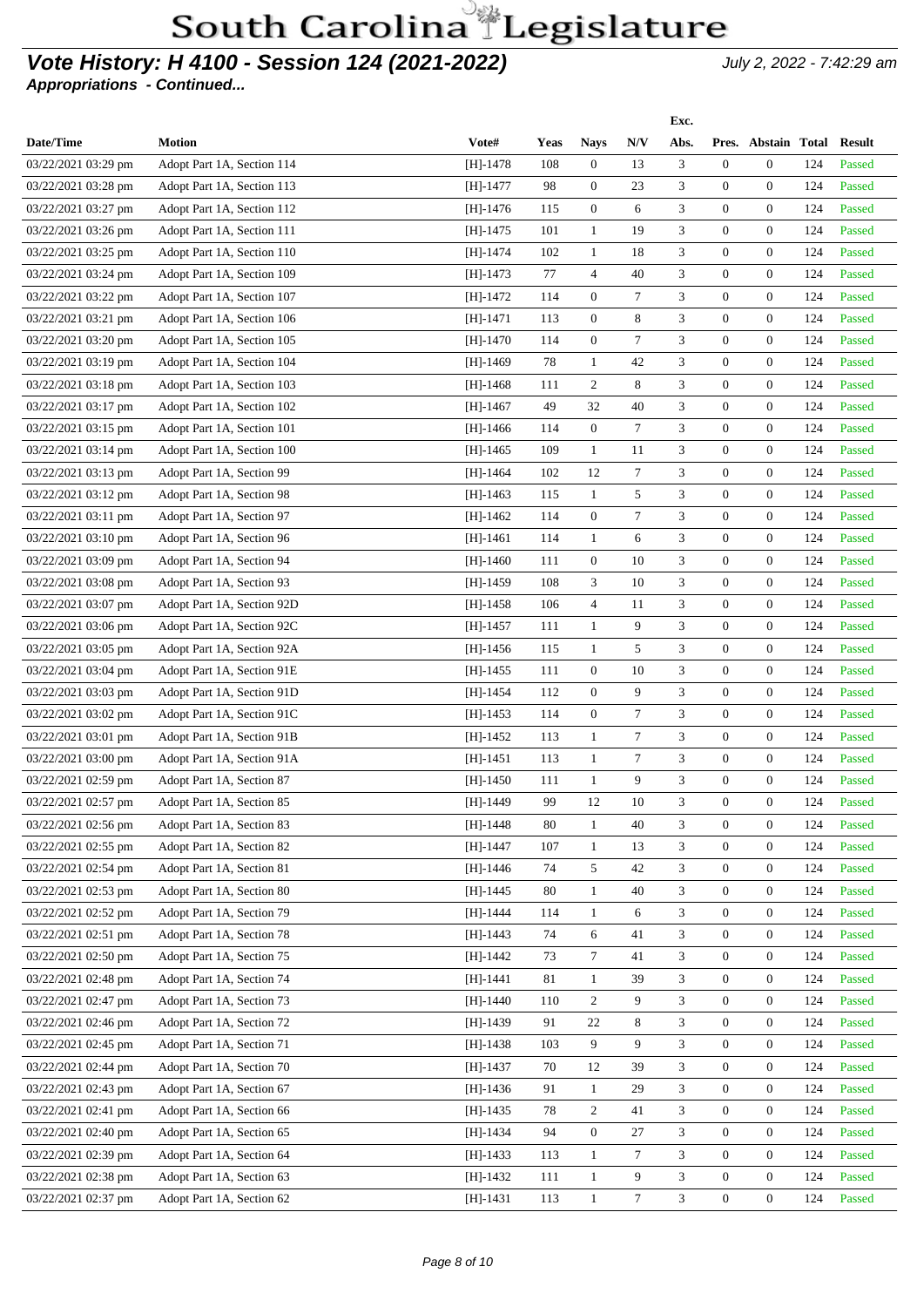### **Vote History: H 4100 - Session 124 (2021-2022)** July 2, 2022 - 7:42:29 am

|                       |                            |            |             |                  |        | Exc.           |                  |                     |     |               |
|-----------------------|----------------------------|------------|-------------|------------------|--------|----------------|------------------|---------------------|-----|---------------|
| Date/Time             | <b>Motion</b>              | Vote#      | <b>Yeas</b> | <b>Nays</b>      | N/V    | Abs.           |                  | Pres. Abstain Total |     | <b>Result</b> |
| 03/22/2021 02:36 pm   | Adopt Part 1A, Section 61  | $[H]-1430$ | 92          | $\overline{0}$   | 29     | 3              | $\mathbf{0}$     | $\overline{0}$      | 124 | Passed        |
| 03/22/2021 02:35 pm   | Adopt Part 1A, Section 60  | $[H]-1429$ | 111         | $\overline{0}$   | 10     | 3              | $\mathbf{0}$     | $\overline{0}$      | 124 | Passed        |
| 03/22/2021 02:34 pm   | Adopt Part 1A, Section 59  | [H]-1428   | 104         | $\overline{c}$   | 15     | 3              | $\overline{0}$   | $\overline{0}$      | 124 | Passed        |
| 03/22/2021 02:33 pm   | Adopt Part 1A, Section 58  | $[H]-1427$ | 109         | $\mathbf{1}$     | 11     | 3              | $\overline{0}$   | $\overline{0}$      | 124 | Passed        |
| 03/22/2021 02:32 pm   | Adopt Part 1A, Section 57  | $[H]-1426$ | 107         | $\mathbf{1}$     | 13     | 3              | $\overline{0}$   | $\overline{0}$      | 124 | Passed        |
| 03/22/2021 02:31 pm   | Adopt Part 1A, Section 54  | $[H]-1425$ | 105         | 3                | 13     | 3              | $\overline{0}$   | $\overline{0}$      | 124 | Passed        |
| 03/22/2021 02:30 pm   | Adopt Part 1A, Section 53  | $[H]-1424$ | 104         | 9                | 8      | 3              | $\overline{0}$   | $\overline{0}$      | 124 | Passed        |
| 03/22/2021 02:28 pm   | Adopt Part 1A, Section 52  | $[H]-1423$ | 110         | 3                | 8      | 3              | $\mathbf{0}$     | $\overline{0}$      | 124 | Passed        |
| 03/22/2021 02:27 pm   | Adopt Part 1A, Section 51  | $[H]-1422$ | 103         | 9                | 9      | 3              | $\overline{0}$   | $\overline{0}$      | 124 | Passed        |
| 03/22/2021 02:26 pm   | Adopt Part 1A, Section 50  | [H]-1421   | 99          | 12               | 10     | 3              | $\overline{0}$   | $\overline{0}$      | 124 | Passed        |
| 03/22/2021 02:25 pm   | Adopt Part 1A, Section 49  | [H]-1420   | 102         | 8                | 11     | 3              | $\overline{0}$   | $\overline{0}$      | 124 | Passed        |
| 03/22/2021 02:24 pm   | Adopt Part 1A, Section 48  | $[H]-1419$ | 104         | 9                | 8      | 3              | $\overline{0}$   | $\overline{0}$      | 124 | Passed        |
| 03/22/2021 02:23 pm   | Adopt Part 1A, Section 47  | $[H]-1418$ | 110         | $\mathbf{1}$     | 10     | 3              | $\overline{0}$   | $\overline{0}$      | 124 | Passed        |
| 03/22/2021 02:22 pm   | Adopt Part 1A, Section 46  | $[H]-1417$ | 110         | 1                | 10     | 3              | $\overline{0}$   | $\overline{0}$      | 124 | Passed        |
| 03/22/2021 02:21 pm   | Adopt Part 1A, Section 45  | [H]-1416   | 110         | $\mathbf{1}$     | 10     | 3              | $\overline{0}$   | $\overline{0}$      | 124 | Passed        |
| 03/22/2021 02:20 pm   | Adopt Part 1A, Section 44  | $[H]-1415$ | 110         | $\mathbf{1}$     | 10     | 3              | $\overline{0}$   | $\overline{0}$      | 124 | Passed        |
| 03/22/2021 02:18 pm   | Adopt Part 1A, Section 43  | $[H]-1414$ | 111         | $\overline{c}$   | 8      | 3              | $\overline{0}$   | $\overline{0}$      | 124 | Passed        |
| 03/22/2021 02:17 pm   | Adopt Part 1A, Section 42  | [H]-1413   | 89          | 22               | 10     | 3              | $\overline{0}$   | $\overline{0}$      | 124 | Passed        |
| $03/22/2021$ 02:16 pm | Adopt Part 1A, Section 41  | $[H]-1412$ | 108         | $\mathbf{1}$     | 12     | 3              | $\mathbf{0}$     | $\overline{0}$      | 124 | Passed        |
| 03/22/2021 02:15 pm   | Adopt Part 1A, Section 40  | $[H]-1411$ | 109         | 1                | 11     | 3              | $\overline{0}$   | $\overline{0}$      | 124 | Passed        |
| 03/22/2021 02:14 pm   | Adopt Part 1A, Section 39  | $[H]-1410$ | 107         | $\overline{4}$   | 10     | 3              | $\overline{0}$   | $\overline{0}$      | 124 | Passed        |
| 03/22/2021 02:13 pm   | Adopt Part 1A, Section 38  | $[H]-1409$ | 63          | 11               | 46     | $\overline{4}$ | $\overline{0}$   | $\overline{0}$      | 124 | Passed        |
| 03/22/2021 02:12 pm   | Adopt Part 1A, Section 37  | $[H]-1408$ | 109         | 1                | 10     | $\overline{4}$ | $\overline{0}$   | $\overline{0}$      | 124 | Passed        |
| 03/22/2021 02:11 pm   | Adopt Part 1A, Section 36  | $[H]-1407$ | 105         | 5                | 10     | 4              | $\overline{0}$   | $\overline{0}$      | 124 | Passed        |
| 03/22/2021 02:10 pm   | Adopt Part 1A, Section 35  | $[H]-1406$ | 107         | $\overline{0}$   | 13     | $\overline{4}$ | $\overline{0}$   | $\overline{0}$      | 124 | Passed        |
| 03/22/2021 02:08 pm   | Adopt Part 1A, Section 33  | [H]-1405   | 61          | 17               | 42     | 4              | $\overline{0}$   | $\overline{0}$      | 124 | Passed        |
| 03/22/2021 02:07 pm   | Adopt Part 1A, Section 32  | $[H]-1404$ | 110         | $\mathbf{1}$     | 10     | 3              | $\overline{0}$   | $\overline{0}$      | 124 | Passed        |
| 03/22/2021 02:06 pm   | Adopt Part 1A, Section 30  | $[H]-1403$ | 110         | 3                | 8      | 3              | $\overline{0}$   | $\overline{0}$      | 124 | Passed        |
| 03/22/2021 02:04 pm   | Adopt Part 1A, Section 29  | $[H]-1402$ | 110         | 2                | 9      | $\mathfrak{Z}$ | $\overline{0}$   | $\overline{0}$      | 124 | Passed        |
| 03/22/2021 02:03 pm   | Adopt Part 1A, Section 28  | [H]-1401   | 99          | 15               | $\tau$ | 3              | $\overline{0}$   | $\mathbf{0}$        | 124 | Passed        |
| 03/22/2021 02:02 pm   | Adopt Part 1A, Section 27  | $[H]-1400$ | 99          | 15               | $\tau$ | 3              | $\mathbf{0}$     | $\overline{0}$      | 124 | Passed        |
| 03/22/2021 02:01 pm   | Adopt Part 1A, Section 26  | $[H]-1399$ | 111         | $\boldsymbol{0}$ | 10     | 3              | $\mathbf{0}$     | $\boldsymbol{0}$    | 124 | Passed        |
| 03/22/2021 02:00 pm   | Adopt Part 1A, Section 25  | $[H]-1398$ | 107         | $\boldsymbol{0}$ | 14     | 3              | $\boldsymbol{0}$ | $\overline{0}$      | 124 | Passed        |
| 03/22/2021 01:59 pm   | Adopt Part 1A, Section 24  | $[H]-1397$ | 104         | 10               | $\tau$ | 3              | $\mathbf{0}$     | $\overline{0}$      | 124 | Passed        |
| 03/22/2021 01:58 pm   | Adopt Part 1A, Section 23  | $[H]-1396$ | 106         | $\mathbf{1}$     | 14     | 3              | $\boldsymbol{0}$ | $\overline{0}$      | 124 | Passed        |
| 03/22/2021 01:57 pm   | Adopt Part 1A, Section 21  | $[H]-1395$ | 98          | 14               | 9      | 3              | $\boldsymbol{0}$ | $\overline{0}$      | 124 | Passed        |
| 03/22/2021 01:56 pm   | Adopt Part 1A, Section 20H | $[H]-1394$ | 100         | 13               | 8      | 3              | $\mathbf{0}$     | $\overline{0}$      | 124 | Passed        |
| 03/22/2021 01:54 pm   | Adopt Part 1A, Section 20G | $[H]-1393$ | 98          | 14               | 9      | 3              | $\mathbf{0}$     | $\overline{0}$      | 124 | Passed        |
| 03/22/2021 01:53 pm   | Adopt Part 1A, Section 20F | $[H]-1392$ | 94          | 15               | 12     | 3              | $\boldsymbol{0}$ | $\overline{0}$      | 124 | Passed        |
| 03/22/2021 01:51 pm   | Adopt Part 1A, Section 20E | $[H]-1391$ | 95          | 14               | 12     | 3              | $\mathbf{0}$     | $\overline{0}$      | 124 | Passed        |
| 03/22/2021 01:50 pm   | Adopt Part 1A, Section 20D | $[H]-1390$ | 95          | 13               | 12     | $\overline{4}$ | $\mathbf{0}$     | $\overline{0}$      | 124 | Passed        |
| 03/22/2021 01:49 pm   | Adopt Part 1A, Section 20C | $[H]-1389$ | 101         | 13               | $\tau$ | 3              | $\mathbf{0}$     | $\overline{0}$      | 124 | Passed        |
|                       |                            |            |             |                  |        |                |                  |                     |     |               |
| 03/22/2021 01:48 pm   | Adopt Part 1A, Section 20B | $[H]-1388$ | 98          | 13               | 10     | 3              | $\mathbf{0}$     | $\overline{0}$      | 124 | Passed        |
| 03/22/2021 01:46 pm   | Adopt Part 1A, Section 20A | $[H]-1387$ | 93          | 15               | 13     | 3              | $\mathbf{0}$     | $\overline{0}$      | 124 | Passed        |
| 03/22/2021 01:45 pm   | Adopt Part 1A, Section 19  | $[H]-1386$ | 88          | 16               | 16     | $\overline{4}$ | $\mathbf{0}$     | $\overline{0}$      | 124 | Passed        |
| 03/22/2021 01:44 pm   | Adopt Part 1A, Section 18  | $[H]-1385$ | 106         | $\overline{2}$   | 13     | 3              | $\mathbf{0}$     | $\overline{0}$      | 124 | Passed        |
| 03/22/2021 01:43 pm   | Adopt Part 1A, Section 17  | $[H]-1384$ | 108         | $\mathbf{1}$     | 11     | $\overline{4}$ | $\boldsymbol{0}$ | $\overline{0}$      | 124 | Passed        |
| 03/22/2021 01:42 pm   | Adopt Part 1A, Section 16  | $[H]-1383$ | 107         | $\mathbf{1}$     | 12     | $\overline{4}$ | $\boldsymbol{0}$ | $\overline{0}$      | 124 | Passed        |